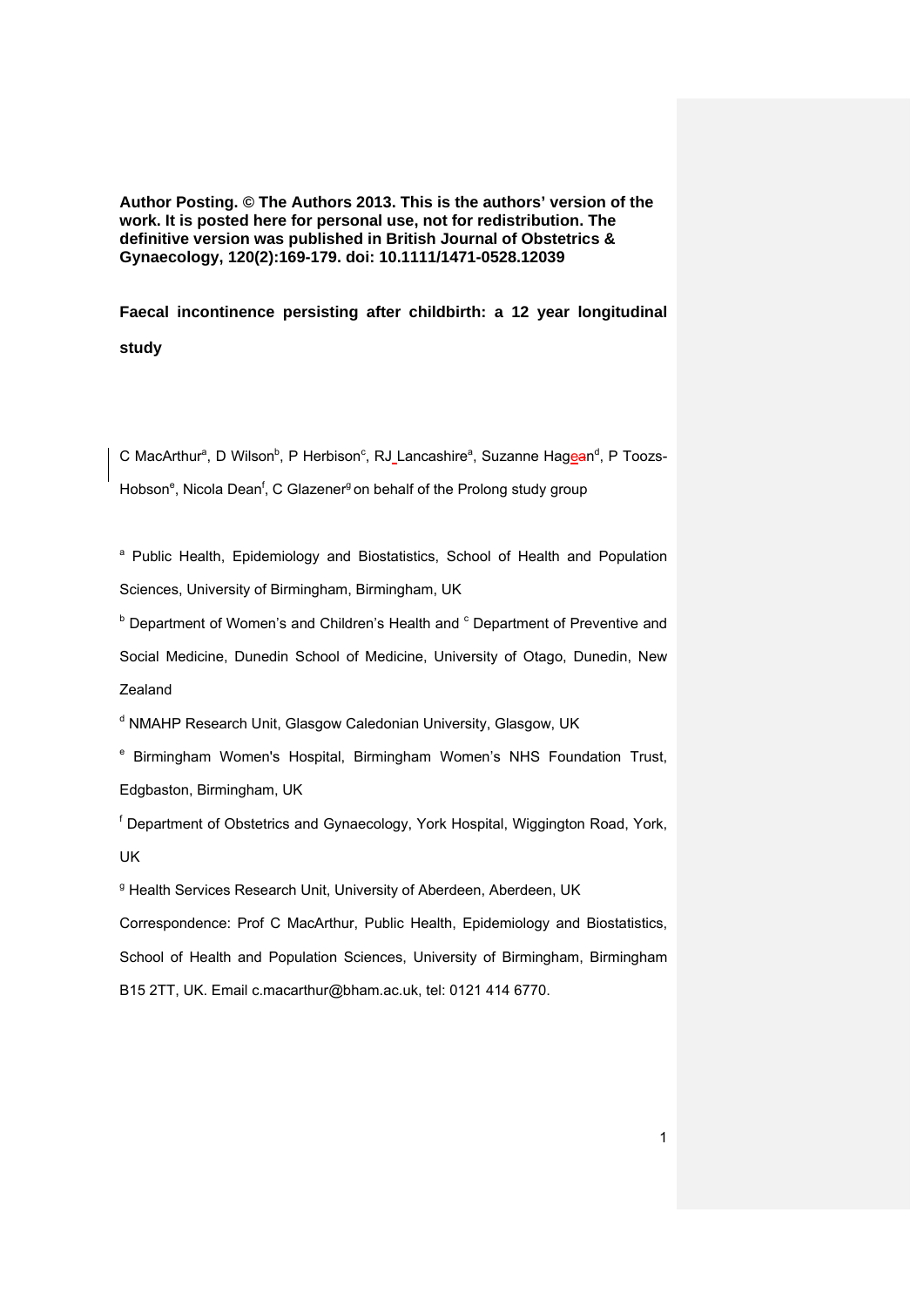**Short running title: Faecal incontinence 12 years after childbirth**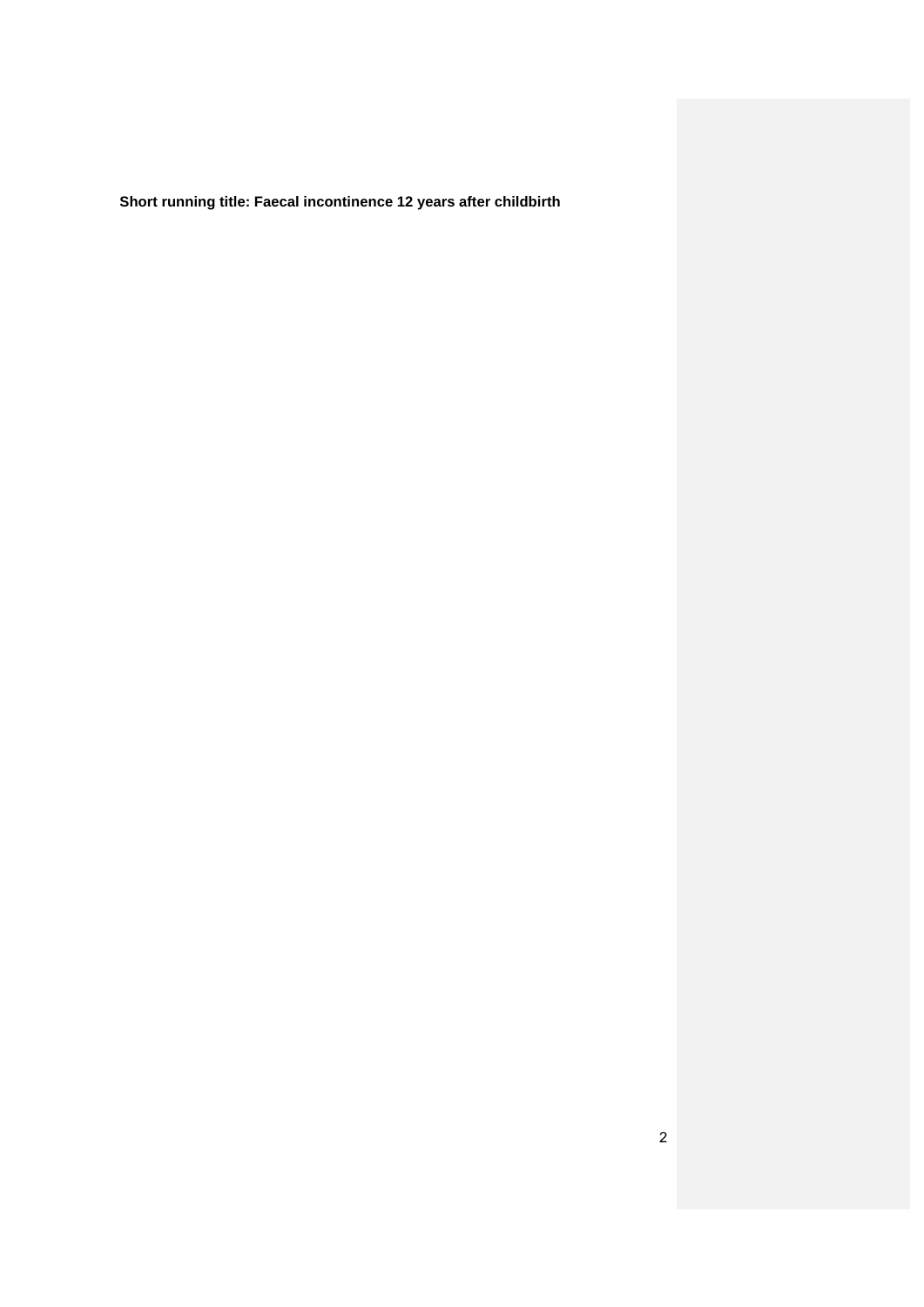### **Abstract**

**Objectives:** To investigate persistent faecal incontinence (FI) 12 years after birth and association with delivery mode history and quality of life (QoL).

**Design:** Twelve year longitudinal study.

**Setting:** Maternity units Aberdeen, Birmingham, Dunedin.

**Population:** Women who returned questionnaires three months and 12 years after index birth.

**Methods:** Data on all births over 12 months were obtained from units and women contacted three months, six and 12 years postbirth.

**Main outcome measure:** Persistent FI, defined as reported at 12 years and one or more previous contact. SF12 assessed QoL.

**Results:** Of 7879 women recruited at three months 3763 responded at 12 years, 2944 of whom also responded at six years: non-responders were similar in obstetric factors. Prevalence of persistent FI was 6.0% (227/3763). 43% of 12 year responders who reported FI at three months also reported it at 12 years. Women with persistent FI had significantly lower SF12 scores. Compared with only SVD births, women who had with one or more forceps delivery were more likely to have persistent FI (2.08, 95% CI 1.53 to 2.85) but it was no less likely with exclusively caesarean births (OR 0.93, 95% CI 0.54 to 1.58). More obese than normal weight women reported persistent FI (OR 1.52, 95% CI 1.06 to 2.17).

**Conclusions:** This longitudinal study has demonstrated persistence of FI many years after birth and shown that one forceps birth increased the likelihood, as did obesity, whilst exclusive caesarean birth showedwas not associationed. Obesity, which increased symptom likelihood, is a modifiable risk factor. There was a decrement in quality of life yet few women reported treatment.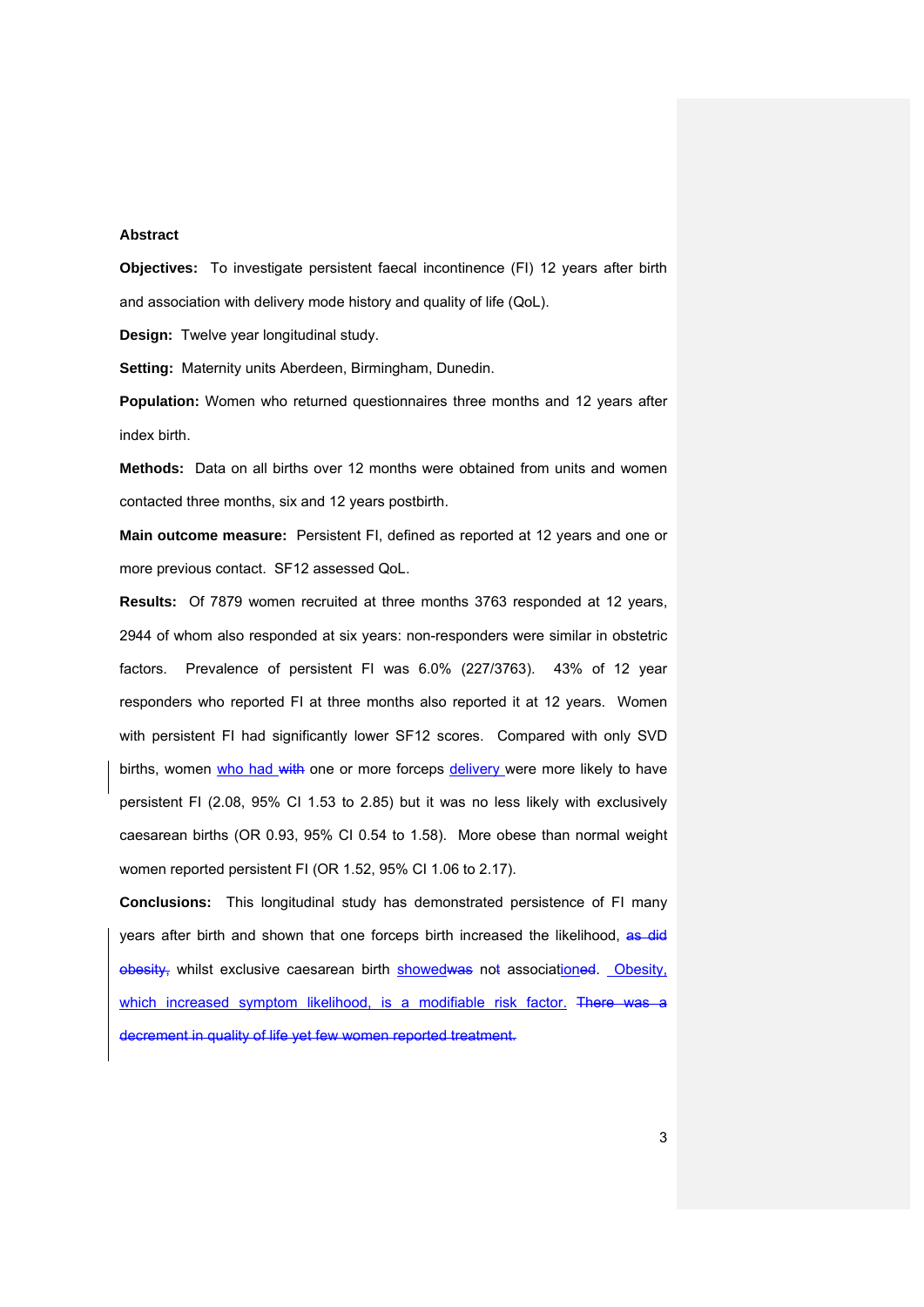## **Introduction**

Faecal incontinence (FI) is an unpleasant problem that is more common in parous women [1]. The prevalence of FI varies according to definition and method of ascertainment and most studies report rates of postpartum FI after one delivery. In our longitudinal study, prevalence of FI at three months after the index birth was 9.6% [2], however some FI symptoms did resolve and at six years postpartum we found that 59% of women who had FI at three months no longer experienced it [3]. Specific aspects of childbirth have been found to be associated with an increased likelihood of FI, including forceps delivery, older maternal age and increasing body mass index [4-7] but again most studies investigate risk factors after one delivery. We have continued our cohort study to 12 year follow up to enable examination of the effects of delivery history. We have already reported that FI at 12 years was increased if a woman had just one forceps delivery; and was not reduced in women who had all their births by caesarean section [8]. Given that FI does resolve however, it is also important to examine persisting FI symptoms but few studies have been able to follow a large enough cohort of women for long enough to do this. This paper presents findings on prevalence of persistent FI, effects on quality of life and relationships with delivery mode history and other obstetric and maternal factors. The main research questions were the extent to which postpartum FI persists and whether delivery mode history or other factors  $+$ s-are predictive of persistent FI.

#### **Methods**

All women who delivered over a 12 month period during 1993/1994 in three maternity units, in Aberdeen (Scotland), Birmingham (England) and Dunedin (New Zealand) were sent a postal questionnaire at three months postpartum to assess prevalence of urinary and faecal incontinence. Women with urinary incontinence at this time were eligible to take part in a randomised controlled trial (RCT) of the effects of an intensive pelvic floor muscle training (PFMT) programme (described elsewhere)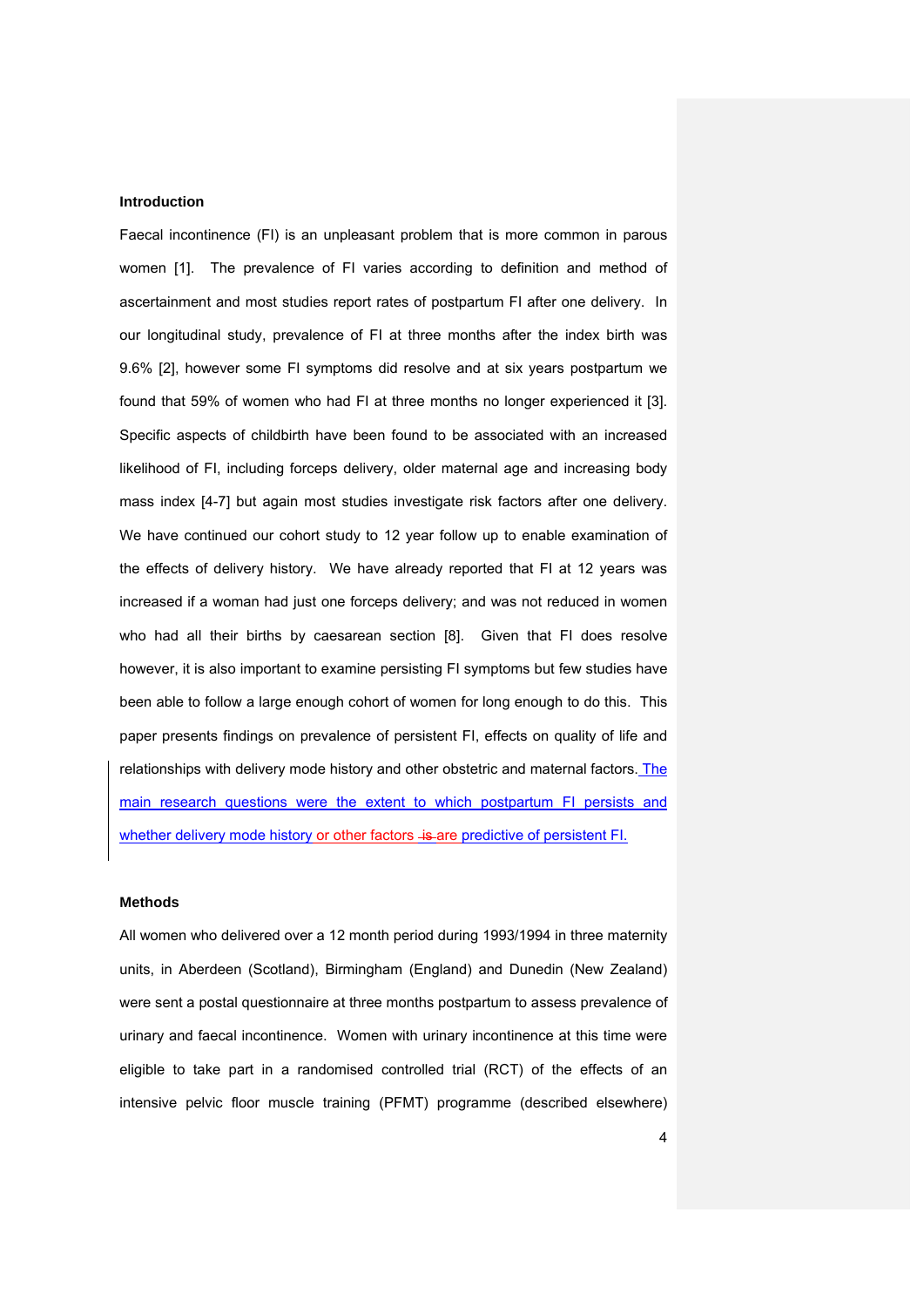[9,10]. Women who responded at three months were sent another questionnaire at six years postpartum, then another at 12 years, including non-responders at six years but excluding those who requested no further contact in their six year questionnaire and known deaths.

### **Data collection and outcomes**

To assess FI women were asked: "do you ever lose control of bowel motions (stool/faeces) from your back passage in between visits to the toilet?" Response options were 'never', 'occasionally', 'sometimes', 'most of the time' and 'all of the time'. The same wording and response options applied to the question on asking about flatus incontinence loss of wind (flatus)– "do you ever lose control of wind (gas) from your back passafepassage in between visits to the toilet?". The questions were designed by the study team, since at the time of initial recruitment there was no suitable validated questionnaire on FI and we continued with the same form of ascertainment in follow up for consistency.

FI was defined as loss of control of bowel motions occurring with any level of frequency ('occasionally', 'sometimes', 'most of the time' and 'all of the time'). The main outcome of persistent FI was defined as FI reported at 12 years as well as at least one of the previous contact points of three months or six years.

Subsequent aAdditional questions to women who reported FI were: whether her FI had started before her first birth and whether she ever had passive incontinence (bowel leakage without being aware until it happened). Further questions on FI were about recent use of pads, plugs or constipating medicines to stop leakage: faecal urgency (hold on for five minutes when had desire to open bowels); any surgical treatment or biofeedback/bowel training; and extent to which FI interfered with everyday life (on 10 point scale from 'not at all' to 'a great deal'). All women were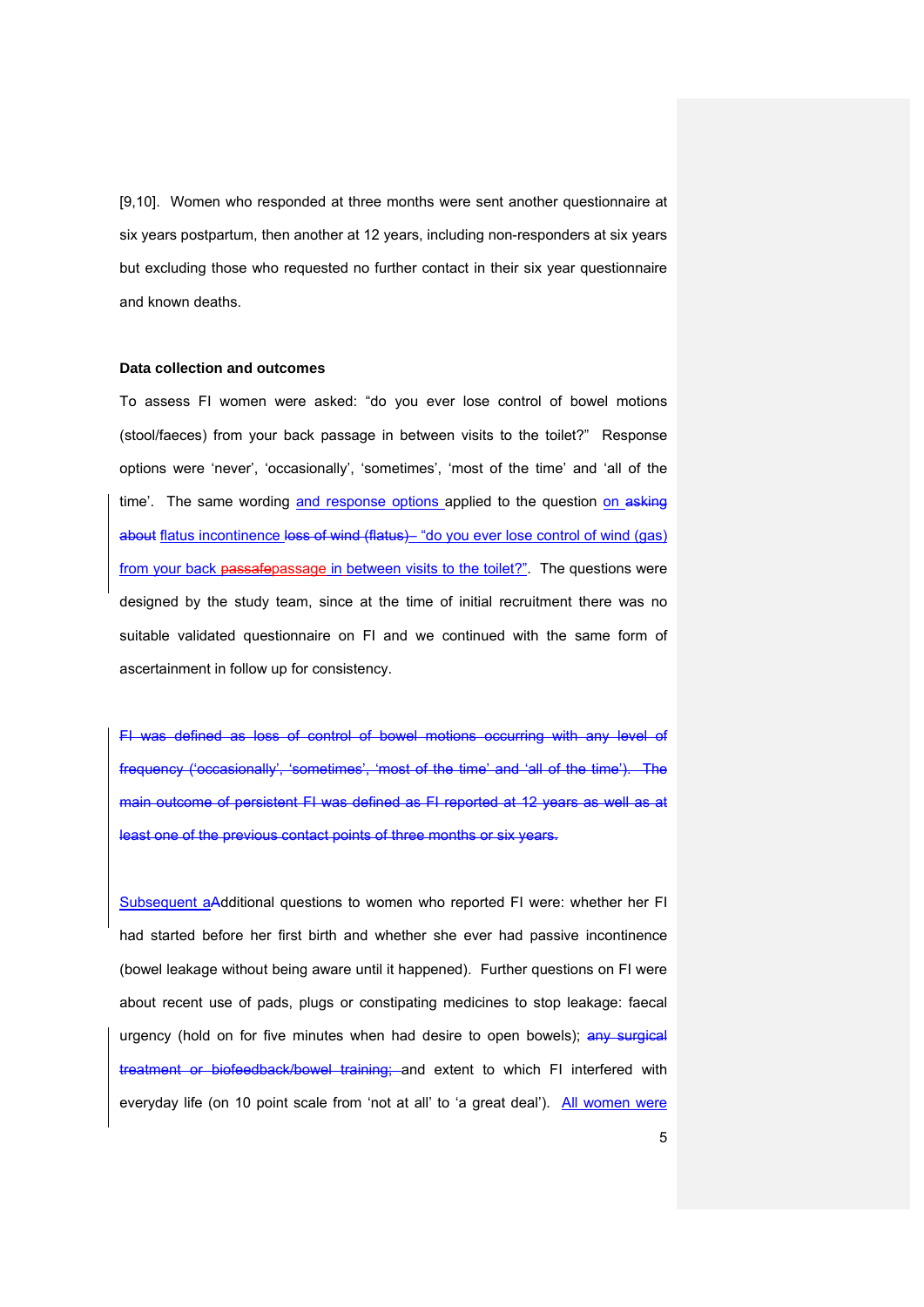asked if in the past they had any surgical treatment or biofeedback/bowel training to treat bowel leakage. The SF12 to assess quality of life was also included in the 12 year questionnaire, which is.a. a 12 item tool to to assess generic health-related quality of life. It has two summary scores, mental component score (MCS) and physical component score (PCS) which assess mental and physical functioning respectively. Both scores have a range of 0-100 and a mean of 50. (Ware et al 2002).

FI was defined as loss of control of bowel motions occurring with *any level of frequency* ('occasionally', 'sometimes', 'most of the time' and 'all of the time'). The main outcome of persistent FI was defined as FI reported at 12 years as well as at least one of the previous contact points of three months or six years.

A secondary outcome was persistent flatus incontinence. Since flatus is known to be a much more common symptom, our definition of persistent flatus was flatus reported as *more often than occasional* at 12 years and at least one of the previous contact points of three months or six years.

Obstetric and maternal data on the index delivery were obtained from the hospital case-notes. Follow-up questionnaires at both six and 12 years obtained date and mode of every delivery from each woman to determine delivery mode history. The initial study and both follow-ups were approved by ethics committees in each centre.

#### **Research questions and analysis**

The main research questions investigated in this paper were the extent to which postpartum FI persists and whether delivery mode history is predictive of persistent FI. Secondary research questions were the extent to which postpartum flatus incontinence that is more than an occasional occurrence persists and whether **Formatted:** Font: Italic

**Comment [C1]:** Do we still mean 'more often than occasional' at the previous contact points?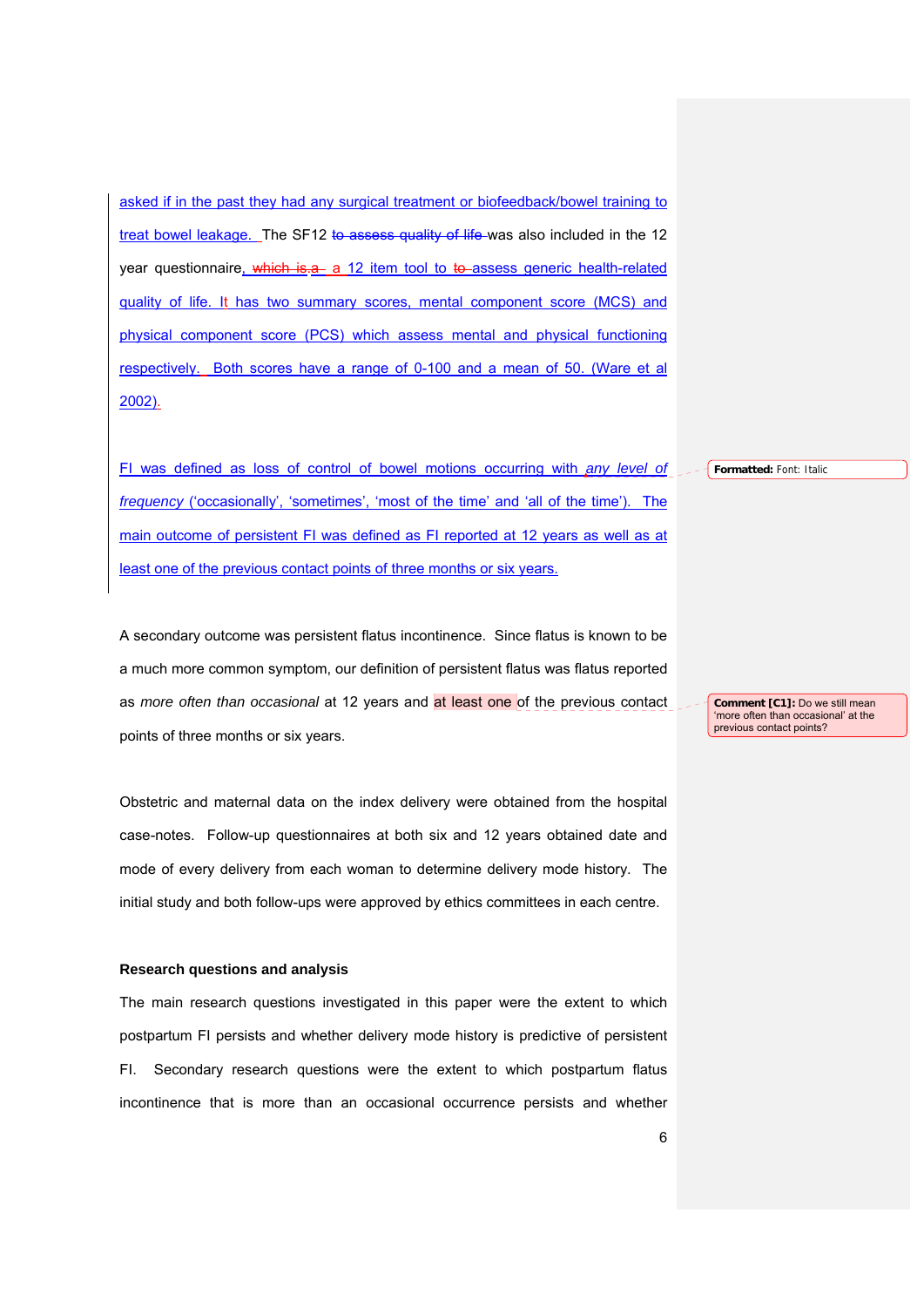delivery mode history is predictive of persistent flatus incontinence. The relationship between persistent symptoms and quality of life was another secondary research question.

The variable delivery mode history was created from the reported birth histories at 12 years. This categorised all of a woman's deliveries, including those which pre-dated our first contact with them three months following the index birth into: SVD only; CS only; one or more forceps; one or more vacuum extraction but no forceps; a combination of SVD and CS*.*

Multiple logistic regression was used to investigate independent associations between delivery mode history and outcomes, adjusting for age at first birth (<25/25- 29/30-34/35+), total number of births (one/two/three/four or more), current BMI (underweight, normal weight, overweight, obese and not known) and ethnic origin (non-Asian/Asian): and to report on other independent associations.

More detailed obstetric factors were only available from case-notes for index births so to investigate further obstetric associations a sub-group analysis restricted to women for whom the index birth was their first (index primiparae) was undertaken. The additional obstetric and maternal variables included were onset of labour (not induced/induced), perineal trauma (intact/episiotomy/laceration), and birthweight (quartiles). Data on laceration sub-divisions was not recorded in a comparable format from all three units making it not possible toso that we could not investigate third or fourth degree tears. use as a variable could not be obtained.

Cases with missing values were omitted from the models.

**Comment [C2]:** What do we mean by that?  $3^{rd}$  or  $4^{th}$  degree tears? It seems a bit cryptic to me.

**Results** 

**Comment [C3]:** ? except for BMI which was assigned a 'missing' category ??? ADD IF CORRECT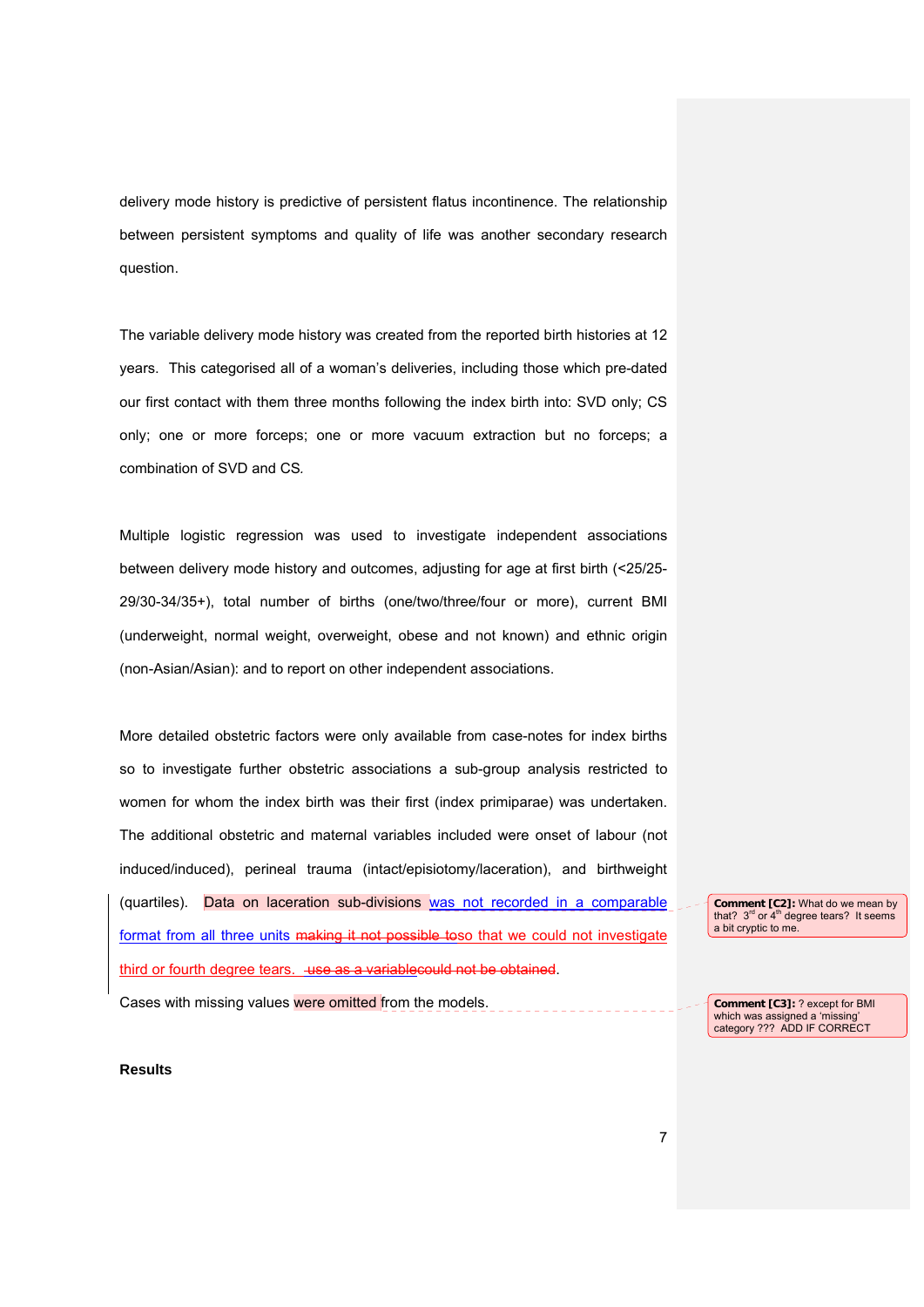10989 women had been sent a questionnaire at three months postpartum and 7879 had replied. At six years, 117 women had requested no further contact and there were 41 subsequent deaths and at 12 years further checking of records identified four additional women from three months eligible to receive a 12 year questionnaire. Excluding the 158 women who requested no further contact or had died, 7725 followup questionnaires were sent at 12 years. 798 were returned as 'moved away' by the post office and 3763 were returned completed by the women, a response rate of 48.7% (3763/7725). Among these 3763 women, 2944 (78.2%) replied at all three contact points and 819 (21.8%) at three months and 12 years, but not at six years. The 2944 responses represent 69.9% (2944/4214) of women who had replied at six years. Mean duration of follow up was 12.9 years (SD 0.67; range 10.6-14.3) and mean maternal age at follow-up was 42.4 years (SD 4.9; range 27-58).

Comparison of characteristics of respondents (R) and non-respondents (NR) at 12 years showed some differences (Table previously shown [8]). Fewer respondents had been under 25 years at index birth (17.3% for R, 28.5% for NR), fewer were Asian (4.0% for R, 9.1% for NR), fewer were multiparous (53.2% for R, 56.4% for NR) and fewer had an intact perineum (27.0% for R, 36.8% for NR). Delivery mode, onset of labour and length of second stage of index birth were similar. The prevalence of FI at three months was lower among respondents (8.2% for R, 9.5% for NR), which is likely to slightly underestimate the prevalence of symptoms at 12 years.

#### **Prevalence, persistence and effects of FI**

The prevalence of persistent FI at 12 years was 6.0% (227/3763). Table 1 shows the pattern of FI across the three contact points at three months, six years and 12 years for all women and separately for women who had had their first baby at our first contact with the cohort at three months (index primiparae). Among all women who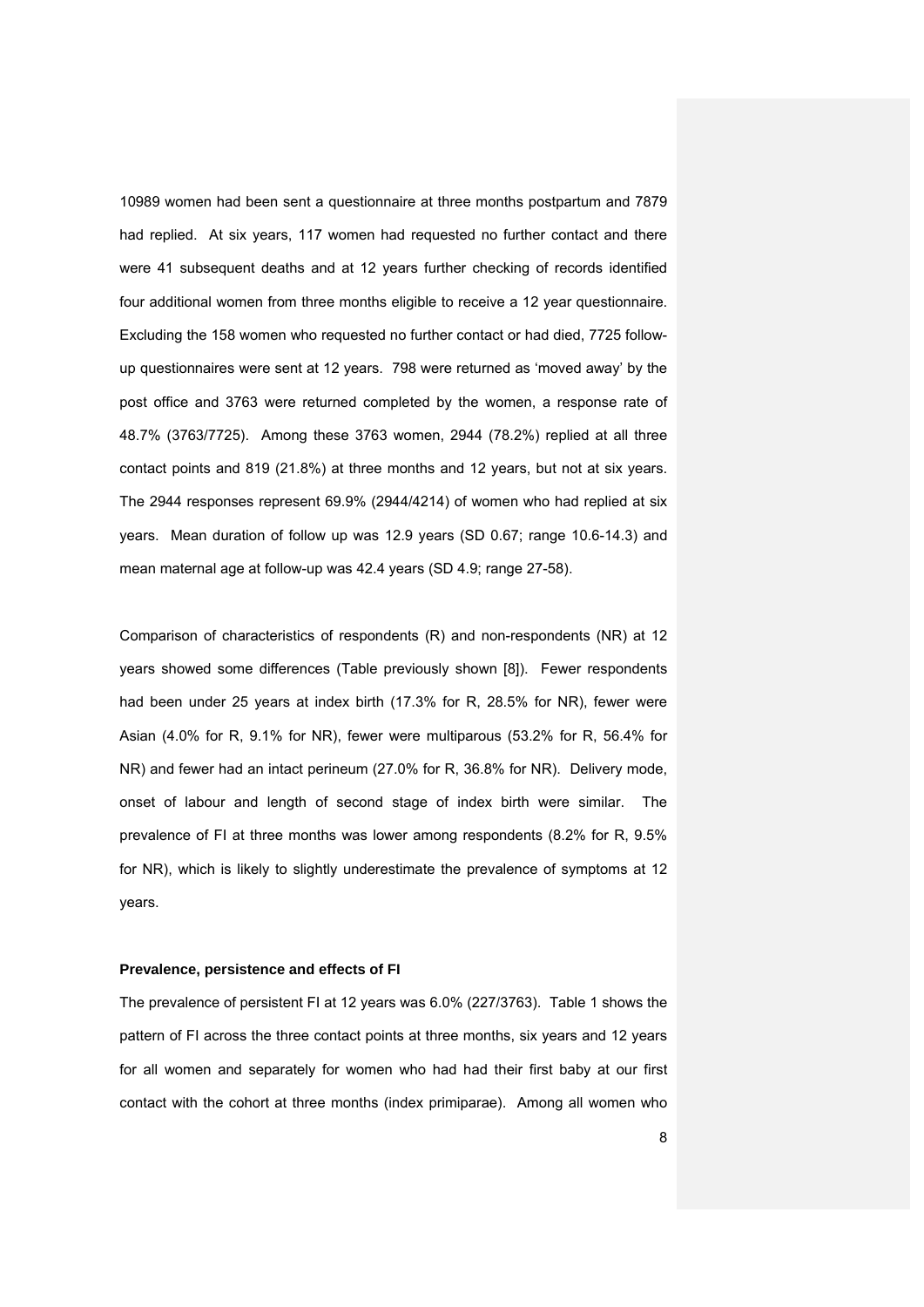replied at 12 years, 19.9% (747/3763) had reported FI on at least one of the contact points: total FI prevalence at 12 years was 12.9% (487/3763) compared to 9.7% (287/2944) at six years and 8.2% (307/3763) at three months. Among the index primiparae the proportions with persistent FI and with FI at the various contact points were the same as for all women in the sample.

Resolution and new onset of FI symptoms both occurred. Among the 307 women who had reported FI at three months, 131 (42.7%) also reported it at 12 years whilst in 176 (57.3%) symptoms had resolved by 12 years. Even among the latter 19.9% (35/176) had still had FI at our six year contact so it had not just been a short term problem. Of the 3456 women with no FI at three months there were 356 (10.3%) who reported it at 12 years, and in 96 (27.0%) of these cases it had persisted from six years. Again the pattern was the same among those who had given birth for the first time at our three month contact (index primparae).

Most of the 227 women who reported persistent FI reported it as occurring occasionally at 12 years, with 27.3% (62/227) reporting it occurring more frequently than this. Very few of the women with persistent FI (7.9%,18/227) said that it had started before having their first baby. There was indication of some severe symptoms: among the women with persistent FI 22.9% (52/227) said at 12 years that they sometimes had leakage without being aware until it had happened; 7.5% (17/227) wore a pad or plug and 9.3% (21/227) used constipating medicine to protect against leakage. In terms of interference with everyday life, 14.1% of the women with persistent FI (32/227) reported no effect at all and on a scale 0-10 where 10 is a great deal, 29.1% (66/227) rated it as 5 or more. Only six women with persistent FI said that they had had surgical treatment for this and three more reported physiotherapeutic treatment.

9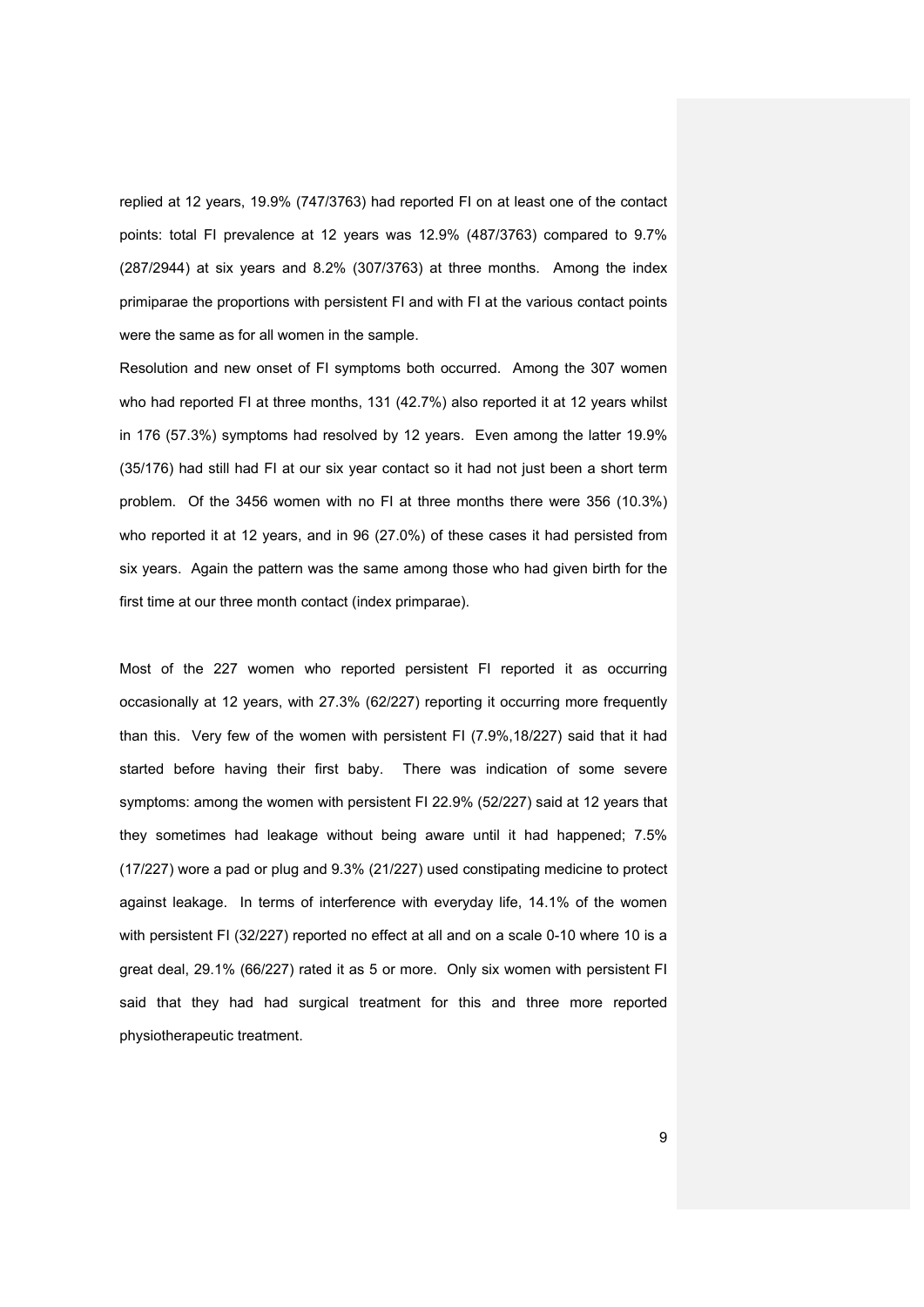The quality of life SF12 Mental Component Score (MCS) and Physical Component Score (PCS) were significantly lower (worse) among women with than without persistent FI (Table 2). Given that the group without persistent FI comprised three sub-groups (FI at 12 years but not before; FI sometime since index birth but not at 12 years; no FI) we looked separately at mean MCS and PCS scores in these groups (Table 2). It was the group with no FI at all that had the significantly higher SF12 scores although the difference in MCS for those who previously had FI that was now resolved almost reached statistical significance.

We also asked about faecal urgency at 12 years and among the women with persistent FI, 41.0% (93/227) also reported faecal urgency. Among those in the sample without persistent FI but FI at some time, the proportion also reporting faecal urgency was 20.0% (104/ 520), whilst among those who had no FI at any time only 4.4% (104/2347) reported faecal urgency.

## **Persistent faecal incontinence and delivery mode history**

Persistent FI was significantly more common if any of a woman's births were by forceps, but there was no association for a delivery history mode that included vacuum extraction but no forceps. There was no association between persistent FI and a history of exclusively CS births or where the history comprised SVD and CS births (Table 3). Current BMI also showed an independent association: obese women had significantly more persistent FI compared with those of normal weight. Significantly more Asian women reported persistent FI, but this was based on small numbers (n=10/67). There were trends for more persistent FI with increasing maternal age at first birth and total number of births, but differences were not statistically significant except for age 30-34 at first birth (Table 3) The comparison shown in Table 3 is between women with and those without persistent FI and the latter includes women with no FI at all as well as those who experienced FI but not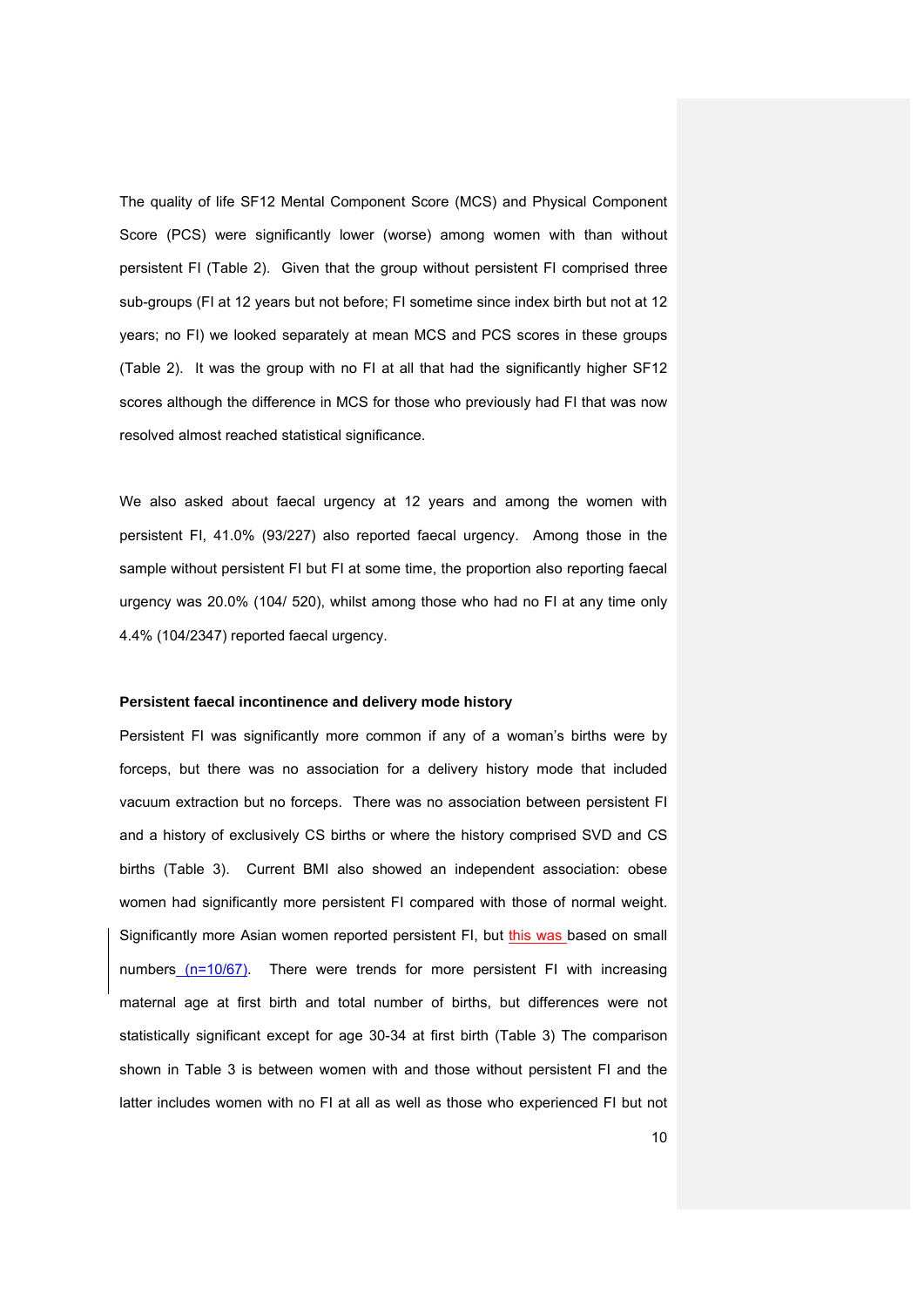persistently We repeated the logistic regression model excluding women who experienced non-persistent FI and the same pattern of associations remained (data not shown).

To consider whether other obstetric factors (only available for index births) might be associated with persistent FI, the model was repeated for those for whom index birth was their first (Table 4). None of these obstetric factors were significantly associated with persistent FI, although there was a non-significant increase in women who had a non-intact perineum. The increased likelihood of persistent FI with any forceps birth and lack of effect for only CS births remained with entry of the additional obstetric factors into the model.

### **Persistent flatus incontinence: prevalence and delivery mode history**

The prevalence of persistent flatus incontinence (more often than occasional) at 12 years was greater than persistent FI, being reported by 18.8% of the women (709/3763) (Table 5). Persistent flatus incontinence, experienced with any degree of frequency, was very common, reported by over half of the sample (53.4% 2011/3763).

The quality of life SF12 MCS and PCS scores for women with persistent nonoccasional flatus incontinence (after excluding women with persistent FI) areis shown in Table 2. Overall women with persistent flatus had higher MCS and PCS scores than those with persistent FI but they were significantly lower (worse) than among the women with no persistent flatus.

The pattern of associations with delivery history for persistent flatus (more often than occasional) was the same as for persistent FI: an increase among women who had any forceps birth and no association for vacuum without forceps, for exclusive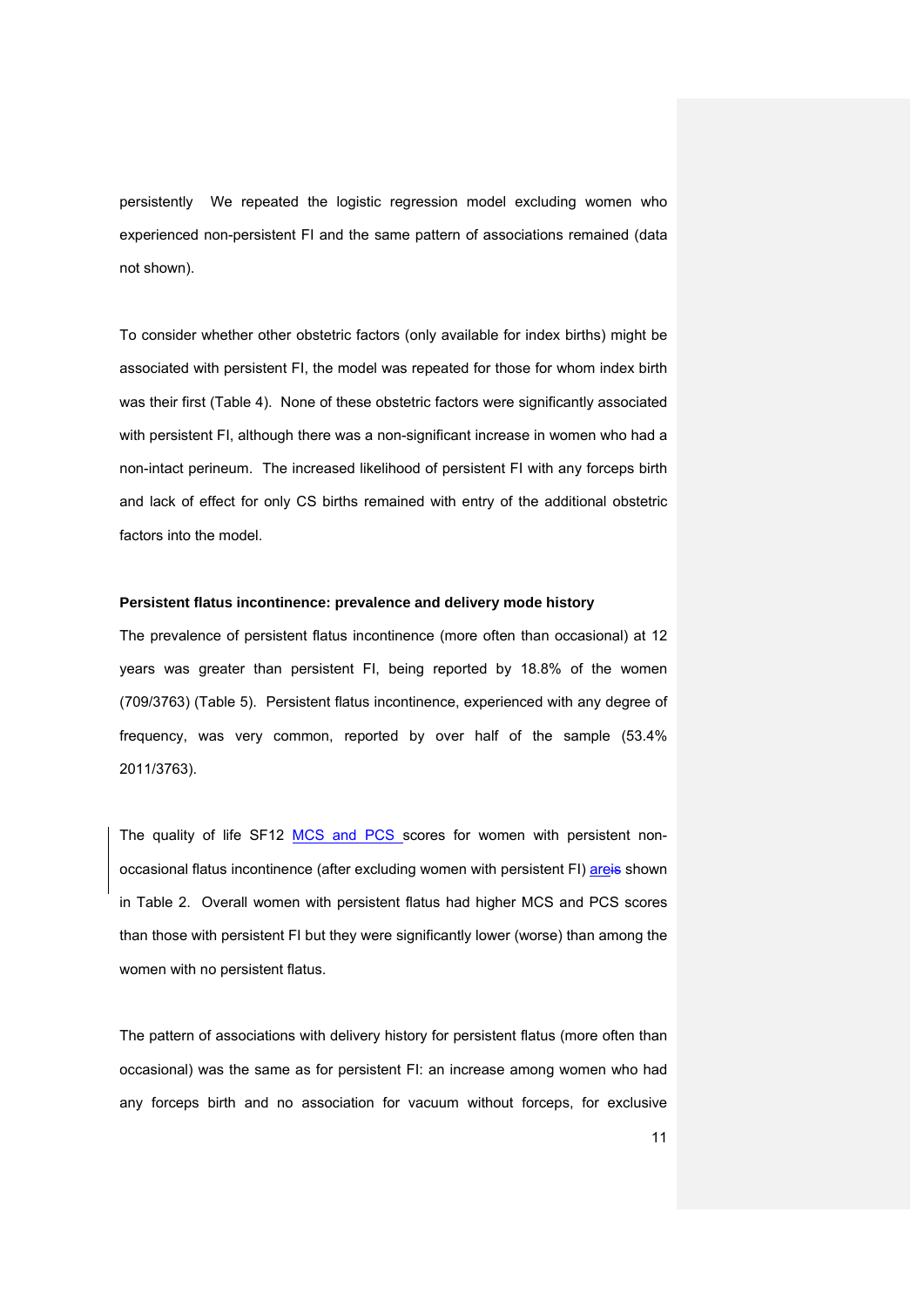caesarean births or for mixed SVD and CS births. There were no significant associations for maternal age at first birth, parity or Asian ethnicity but persistent flatus was more common among women who were overweight and obese at 12 years (Table 6). As for persistent FI, the model including index primiparae and other obstetric factors at the index birth showed no other associations with persistent flatus incontinence (data not shown).

### **Discussion**

This large longitudinal study, following women to 12 years after index birth, has shown that 6% had persistent FI since either their three month or six year follow-up. FI occurring after birth seemed to have become persistent for just under half these women: of those who had FI when first asked at three months, 42.7% also reported it at 12 years. The same pattern of persistence and resolution of FI was evident for women of any parity at index birth and separately for those who had just delivered their first baby. Although most women with persistent FI reported this as an occasional occurrence, over a quarter said it was more common than this at 12 year follow up and just under a quarter sometimes had leakage without any prior awareness. There was a clear association with effect on quality of life: women with persistent FI had significantly worse SF12 mental and physical component scores with the greatest effect on the mental score; yet only nine women reported having surgical or physiotherapeutic treatment. Prevalence of persistent flatus incontinence (more than occasional) was 18.8% and was also significantly associated with reduced quality of life.

We have already reported that delivery mode history was a predictor of any FI at 12 years [8] and this paper has shown the same delivery mode history pattern to be predictive of FI that is persistent. This has not previously been reported in the literature. Relative to having only SVD births, one or more forceps in the delivery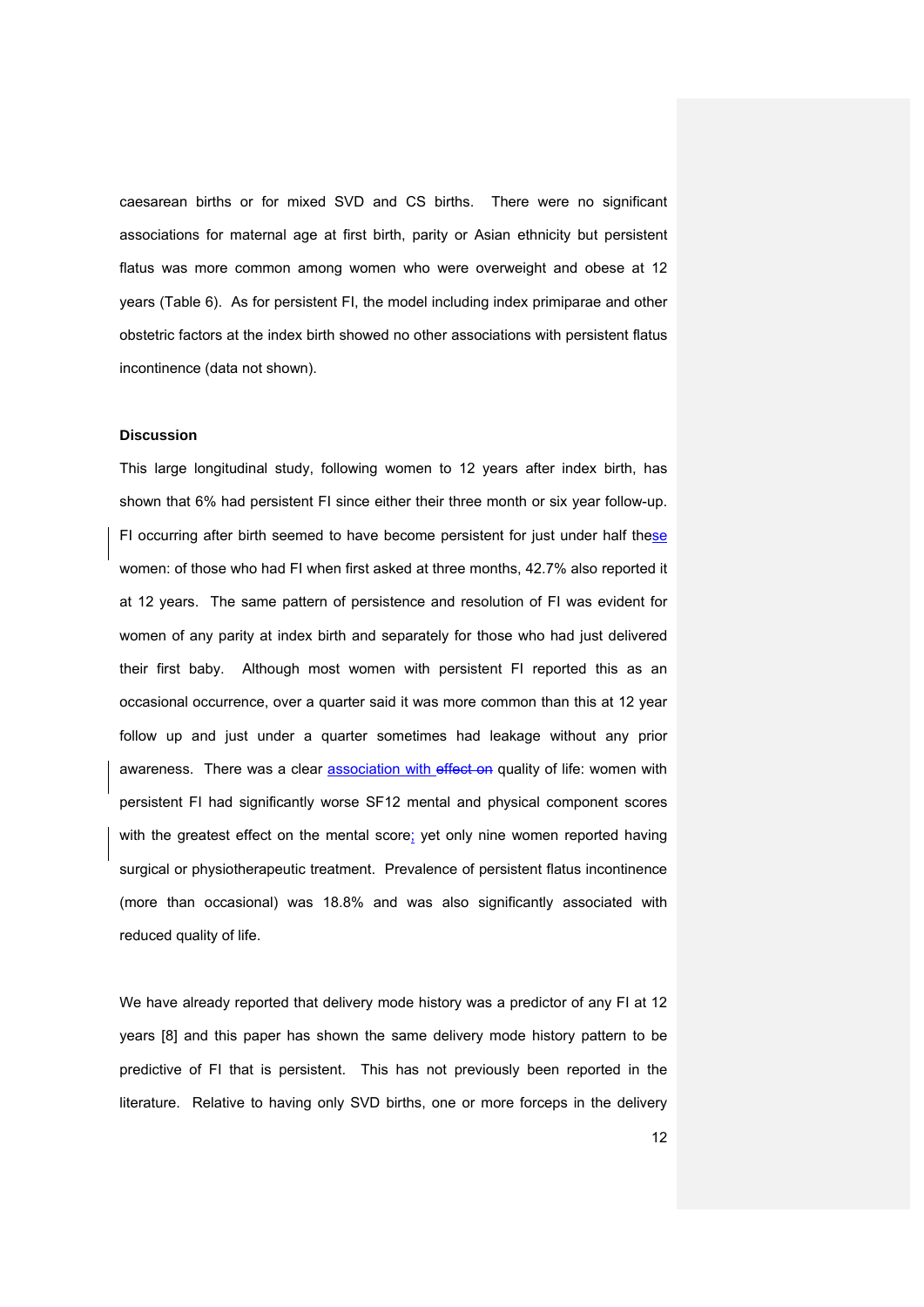history was predictive of persistent FI, whilst having delivered exclusively by CS, having one or more vacuum extraction deliveries or a combination of CS and SVD births showed no differences. For any FI at 12 years we had sub-divided the exclusive CS group into only pre labour, only post labour and a mix of both and shown no difference [8]. For persistent FI numbers were too small for us to consider them meaningful, however this issue is of great interest to clinicians so we have reported them in a footnote on Table 2 showing no obvious difference indicated for type of CS. BMI categorised as obese at 12 years was independently associated with persistent FI, as was older age (30-34) at first birth and Asian ethnicity. Persistent incontinence of flatus showed a similar pattern of independent associations with delivery history and greater BMI.

There is very little literature on long term postpartum faecal incontinence and almost none documenting extent of persistence. Dolan and Hilton [14] sent postal questionnaires (including Sheffield pelvic floor questionnaire) to women 20 years after they had their first baby in one UK unit in 1983-6 and 888 (62%) responded to questions on FI. Prevalence of FI at 20 years was 23.1%, higher than our 12 year prevalence of 12.9% [8], although only 3% of the women with FI in their study reported it as more often than occasional compared to our 27%. They found that women who had instrumental first births were more likely to have FI at 20 years, consistent with our findings although they did not subdivide type of instrument used or take account of subsequent births. Also consistent with our findings was an association between increasing BMI and 20 year FI. The women in this study had not been contacted prior to the 20 year questionnaire so there was no data on persistent FI 20 years post birth.

A US population based study using a postal survey at three to six months postpartum (40% response) then to follow up of symptomatic women at one and two years had

**Comment [C4]:** I don't quite follow what survey followed up which women??

13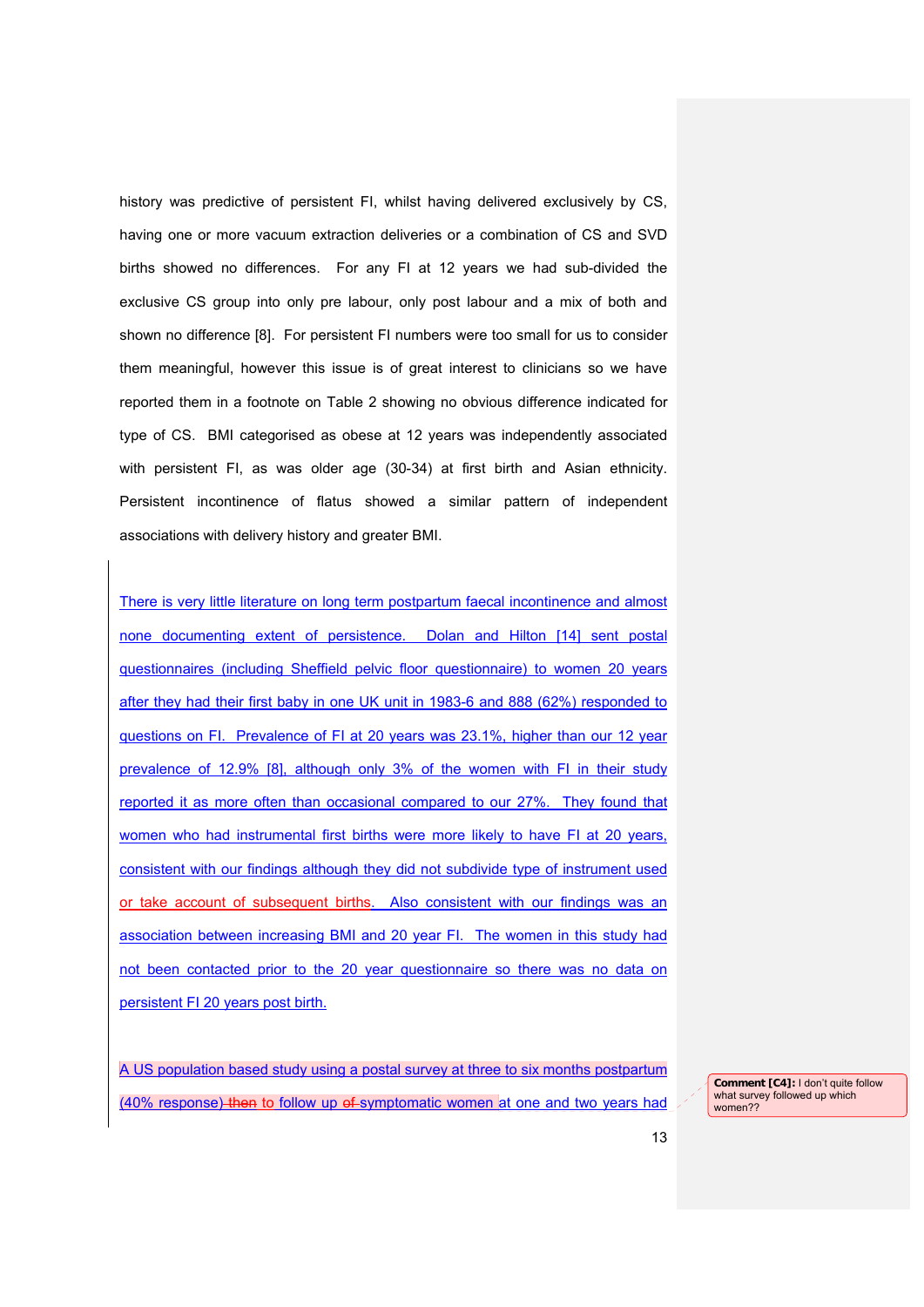some data on persistence of postpartum FI. At first contact 29% of the 8774 responders reported anal incontinence (flatus and stool) in the last 30 days and almost half of these included FI [7]. Follow up showed that for all anal incontinence prevalence decreased over time from 45% at one year to 28% of those initially reporting at two years: and with significant effect on several quality of life indicators relative to resolved cases [15]. For those with FI the proportion with persistence after initial contact remained stable up to two years, at 35%. This is a little lower than in our study but less than half of the original symptomatic women responded again and the assumption made was that all non-responding cases had resolved which is not likely. They found that women with persistent anal incontinence were significantly more likely to report greater adverse effects on various quality of life items and that this was 4 to -7 times higher for persistent FI. Only 17% of women reported Reporting persistent anal incontinence symptoms to a medical provider at two years. was only 17%.

In a US study, Handa *et al* [16] in a US study to compared three groups of women:<sub>1</sub> those with anal sphincter tear, vaginal birth without sphincter tear and caesarean delivery., used tThe SF12 was used to assess quality of life in women who reported FI at six months postpartum. As in the current study, they found both MCS and PCS to be significantly reduced in symptomatic women and there was a greater effect on MCS. Their SF12 scores overall were higher than in our study, unsurprising since they were not investigating persistent symptoms.

The large size and long duration are the main strengths of the present is study. It is the largest postpartum cohort study in the literature with this length of follow-up, only small studies having longer follow up  $[4,11]$  ref numbering will now need to change]. Without long term follow-up it is not possible to ascertain the extent to which postpartum FI, which we now know to be relatively common, is transient or continues

**Formatted:** Highlight

14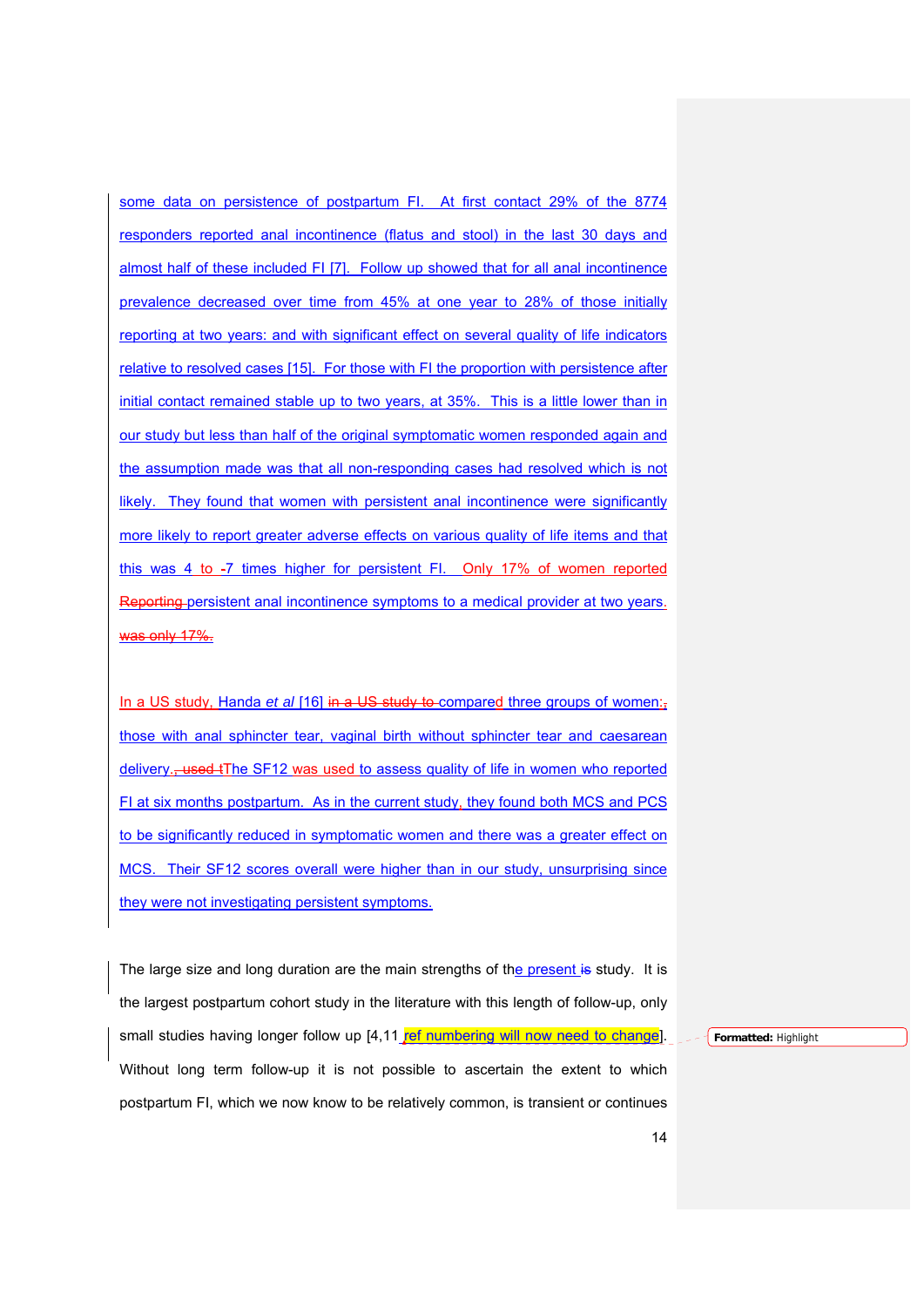as a chronic problem for women and our intention is to follow the sample again at 20 years. Unless a study is large there will be inadequate numbers of women in the various delivery mode history groups to be able to make comparisons of persistent incontinence with an acceptable level of precision.

Obstetric data for the index delivery was available from case records, although data on overall delivery history was obtained directly from the women. Validation studies, however, have shown that women's reports of delivery details are accurate [12] and we checked accuracy of reports for index birth delivery mode with hospital obstetric records showing that for 98% of CS, 98% of SVD, 87% of forceps and 88% of vacuum deliveries data were consistent.

The rate of our follow-up at 12 years may be considered the main limitation of the study at just under 50% of those initially contacted at three months and 54% excluding those known to have moved house. However, it is important to consider the ways in which this might produce bias. The initial intention of the study had been for a single three month contact so we did not seek alternative contact details in the event of a house move. At six years, alternative contact details to facilitate subsequent follow-up were sought and loss between six and 12 years was much smaller, with 70% of the six year responders responding again. At 12 years, additional methods of tracing were available in the UK centres. As a result 819 women who had moved by six years and thus had not responded did so when traced to a different address at 12 years. It is therefore likely that much non-response was not purposeful and geographical mobility is not known to be systematically associated with incontinence or delivery mode. We had computerised index birth note data for all women and comparisons were made between responders and nonresponders at 12 years to examine possible response bias. The main differences were that fewer younger women (under 25) responded as did fewer from ethnic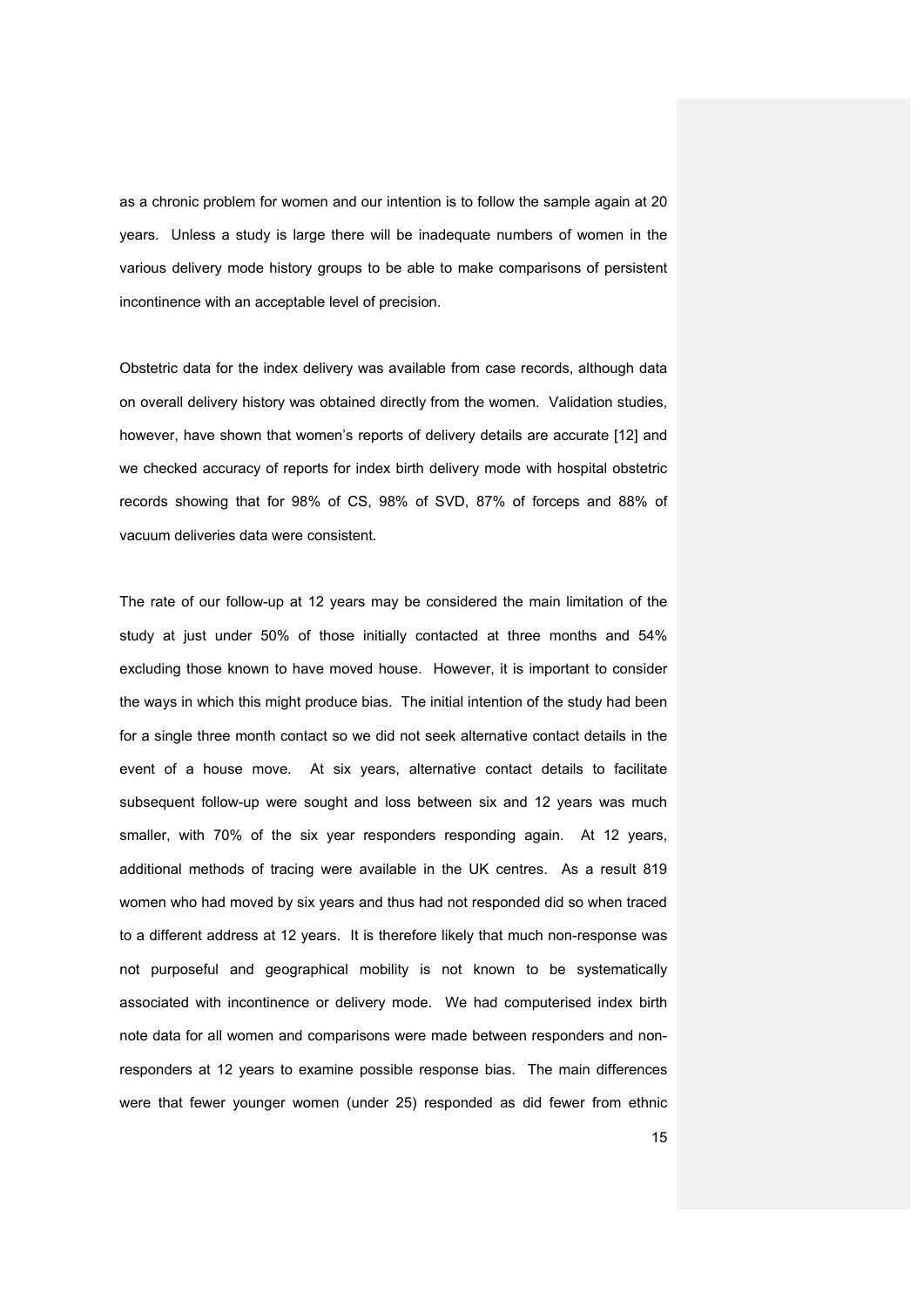minority groups, which is a typical response pattern among childbirth populations [13]. Given that the younger women had a lower rate of FI, the age difference is likely to lead to some overestimate from the study of overall prevalence of FI. The reverse was the case for ethnic groups, with Asian women reporting higher rates of FI. Obstetric factors, however, particularly mode of delivery, were broadly similar between responders and non-responders. So although demographic differences of responders might have some effect on symptom prevalence estimates, it is harder to see how they might bias delivery mode history associations. OAnother study weaknesses are is that a validated questionnaire was not used to assess FI, but at the time of recruitment in 1993 there were none available and we wanted to follow-up women using consistent questioning: and BMI was calculated based on self-reported height and weight which is subject to bias, but no other options was available.

There is very little literature on long term postpartum faecal incontinence and almost none documenting extent of persistence. Dolan and Hilton [14] sent postal questionnaires (including Sheffield pelvic floor questionnaire) to women 20 years after they had their first baby in one UK unit in 1983-6 and 888 (62%) responded to questions on FI. Prevalence of FI at 20 years was 23.1%, higher than our 12 year prevalence of 12.9% [8], although only 3% of the women with FI in their study reported it as more often than occasional compared to our 27%. They found that women who had instrumental first births were more likely to have FI at 20 years, consistent with our findings although they did not subdivide type of instrument used. Also consistent with our findings was an association between increasing BMI and 20 year FI. The women in this study had not been contacted prior to the 20 year questionnaire so there was no data on persistent FI 20 years post birth.

A US population based study using a postal survey at three to six months postpartum (40% response) then follow up of symptomatic women at one and two years had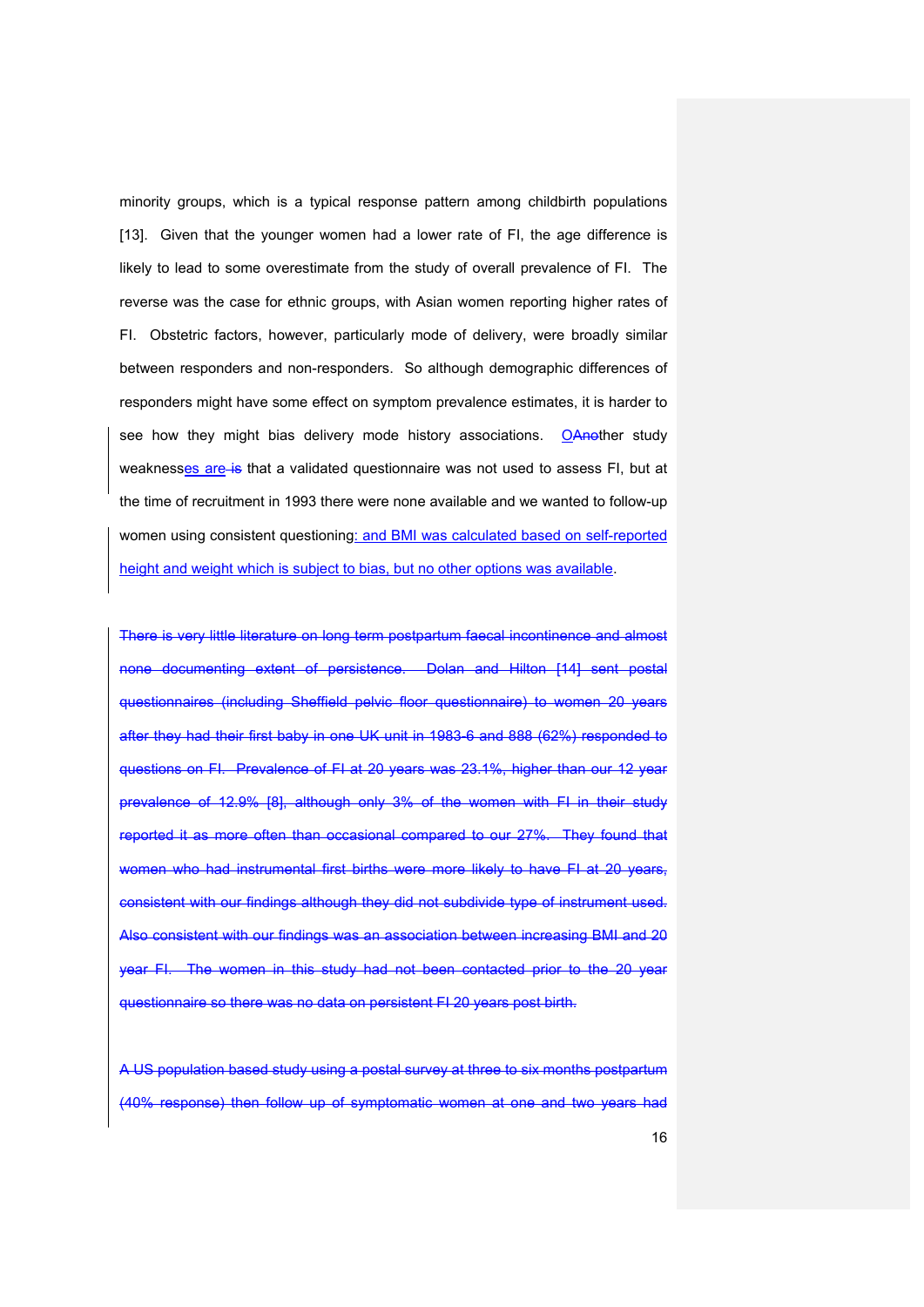some data on persistence of postpartum FI. At first contact 29% of the 8774 responders reported anal incontinence (flatus and stool) in the last 30 days and almost half of these included FI [7]. Follow up showed that for all anal incontinence prevalence decreased over time from 45% at one year to 28% of those initially reporting at two years: and with significant effect on several quality of life indicators relative to resolved cases [15]. For those with FI the proportion with persistence after initial contact remained stable up to two years, at 35%. This is a little lower than in our study but less than half of the original symptomatic women responded again and the assumption made was that all non-responding cases had resolved which is not likely. They found that women with persistent anal incontinence were significantly more likely to report greater adverse effects on various quality of life items and that this was 4-7 times higher for persistent FI. Reporting persistent anal incontinence symptoms to a medical provider at two years was only 17%.

Handa *et al* [16] in a US study to compare three groups of women, those with anal sphincter tear, vaginal birth without sphincter tear and caesarean delivery, used the SF12 to assess quality of life in women who reported FI at six months postpartum. As in the current study they found both MCS and PCS to be significantly reduced in symptomatic women and there was a greater effect on MCS. Their SF12 scores overall were higher than in our study, unsurprising since they were not investigating persistent symptoms.

### **Conclusions**

This large longitudinal study has demonstrated the persistence of faecal and flatus incontinence many years after birth and shown that one forceps birth increased the likelihood of this, whilst exclusive caesarean birth did not show an effect. Current BMI categorised as obese increased the likelihood, as did Asian ethnic group but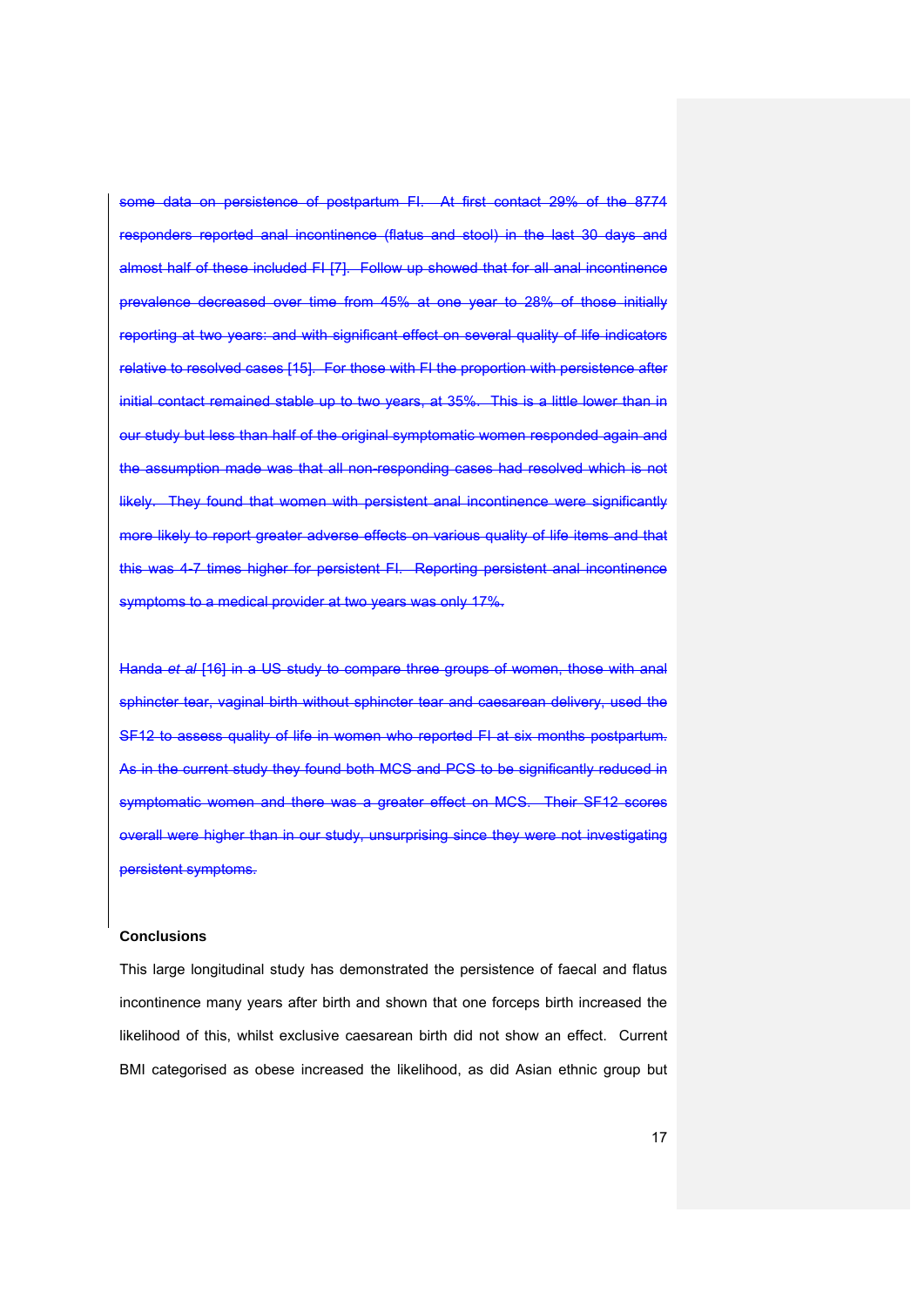based on small numbers. There was a clear **association with decrement in** quality of life yet almost no women reported having treatment.

### **Disclosure of interest**

All authors declare that they have no interests to declare.

## **Contribution to authorship**

CM, CG, DW, RL and PH contributed to design and analysis of the whole ProLong study. SH, ND and PT-H joined the study group at 12 years and contributed to this part of the study. CM drafted the paper with CG and all authors commented. Other members of the ProLong study group are Adrian Grant and Christine Bain.

## **Details of ethics approval**

Ethical approval from UK centres for the 12 year follow up was obtained from Multicentre Research Ethics Committee Edinburgh, Ref No RG 819/06, November 2007 and from New Zealand National Ethics Committee, Ref No LRS/05/04/009 March 2005.

### **Funding**

Grants were obtained from Wellbeing of Women/Royal College of Obstetricians and Gynaecologists for the UK follow up and from the Health Research Council of New Zealand for follow up in New Zealand.

### **Acknowledgements**

The authors would like to thank the women who took part in the study and Alison McDonald, Anne-Marie Rennie, Jane Cook and Jane Harvey who were involved in assembling the original cohort. Gladys McPherson was responsible for the database design, and Margaret MacNeil was involved in the administration of the follow up study. We are also grateful to our funders.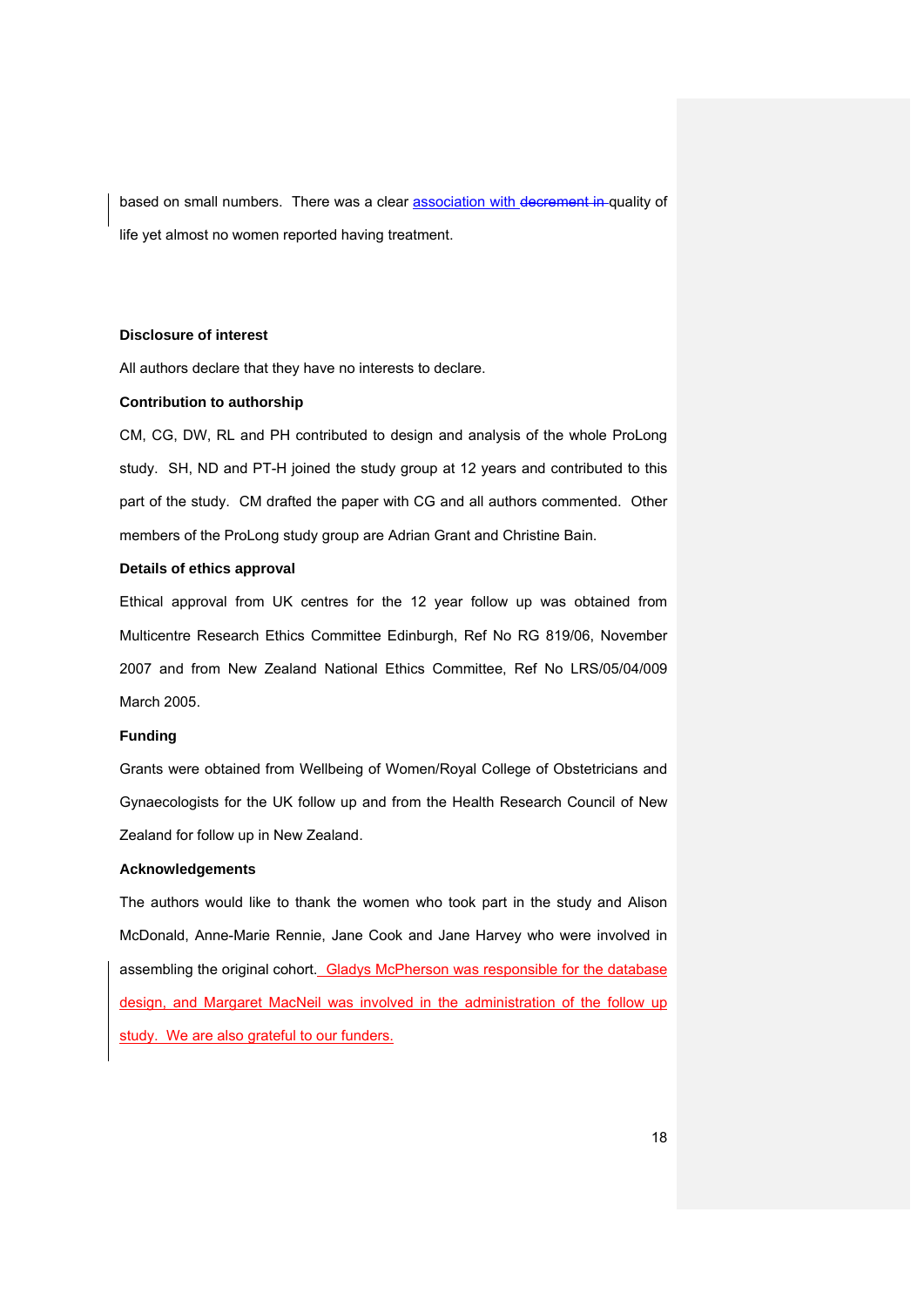**Word Count: 3945**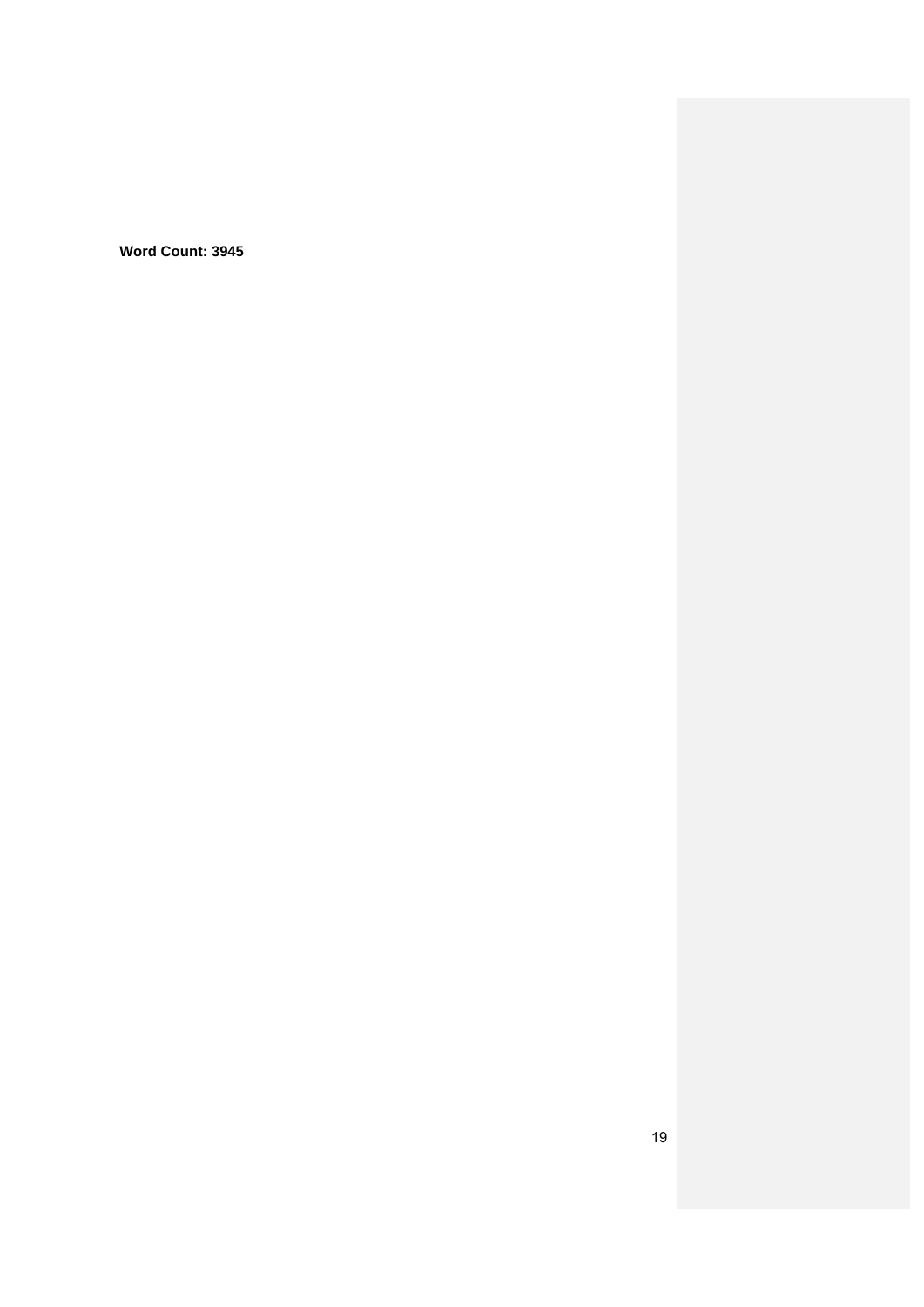#### **References**

- 1. Guise J-M, Morris C, Osterweil P, Li H, Rosenberg D, Greenlick M. Incidence of fecal incontinence after childbirth Obstetrics & Gynaecology, 2007, 109,2,281-<br>288 Regive G. Daltveit AK, Hannestad YS, Hunskaar S: for the Norwegian 288 Rortveit G, Daltveit AK, Hannestad YS, Hunskaar S; EPINCONT Study. Urinary incontinence after vaginal delivery or cesarean section. *N Engl J Med* 2003;348:900-7.
- 2. MacArthur C, Glazener C, Wilson P, Herbison GP, Gee H, Lang GD, et al. Obstetric practice and faecal incontinence three months after delivery. *Br J Obstet Gynaecol* 2001;108:678-83.
- 3. MacArthur C, Glazener CM, Wilson PD, Lancashire R, Herbison GP, Grant A. Faecal incontinence and mode of first and subsequent delivery: a six year longitudinal study. *Br J Obstet Gynaecol* 2005;112:1075-82.
- 4. Pretlove SJ, Thompson PJ, Toozs-Hobson PM, Radley S, Khan KS. Does the mode of delivery predispose women to anal incontinence in the first year postpartum? A comparative systematic review. *BJOG* 2008;115:421-34.
- 5. Burgio KL, Borello-France D, Richter HE, Fitzgerald MP, Whitehead W, Handa VL, et al; for the Pelvic Floor Disorders Network. Risk factors for fecal and urinary incontinence after childbirth: The Childbirth and Pelvic Symptoms Study. *Am J Gastroenterol* 2007;102:1998-2004.
- 6. MacArthur C, Bick DE, Keighley MRB. Faecal incontinence after childbirth. *Br J Obstet Gynaecol* 1997;104:46-50.
- 7. Guise J-M, Morris C, Osterweil P, Li H, Rosenberg D, Greenlick M. Incidence of fecal incontinence after childbirth. *Obstet Gynecol* 2007;109(7):281-8.

7. Ware J, Kosinski M, Turner-Bowker D, Gandek B 2002. SF12v2; How to score version 2 of the SF12 health survey. Lincoln RI: QualityMetric Incorporated. 2002

- 8. MacArthur C, Glazener C, Lancashire RJ, Herbison P, Wilson D; ProLong Study Group. Exclusive caesarean section delivery and subsequent urinary and faecal incontinence: a 12-year longitudinal study. *BJOG* 2011;118(8):1000-7. DOI 10.1111/j1471-0528.2011.02964.x.
- 9. Glazener CMA, Herbison GP, Wilson PD, MacArthur C, Lang GD, Gee H, *et al*. Conservative management of persistent postnatal urinary and faecal incontinence: randomised controlled trial. *BMJ* 2001;323:593-6.
- 10. Glazener CMA, Herbison GP, MacArthur C, Grant A, Wilson PD. Randomised controlled trial of conservative management of postnatal urinary and faecal incontinence: six year follow up. *BMJ* 2005;330:337-9.
- 11. Nelson RL, Furner SE, Westercamp M, Farquar C. Caesarean delivery for the prevention of anal incontinence. Cochrane Database Syst Rev 2010, Issue 2. Art. No.: CD006756. DOI: 10.1002/14651858.CD006756.pub2.

**Formatted:** Justified, No bullets or numbering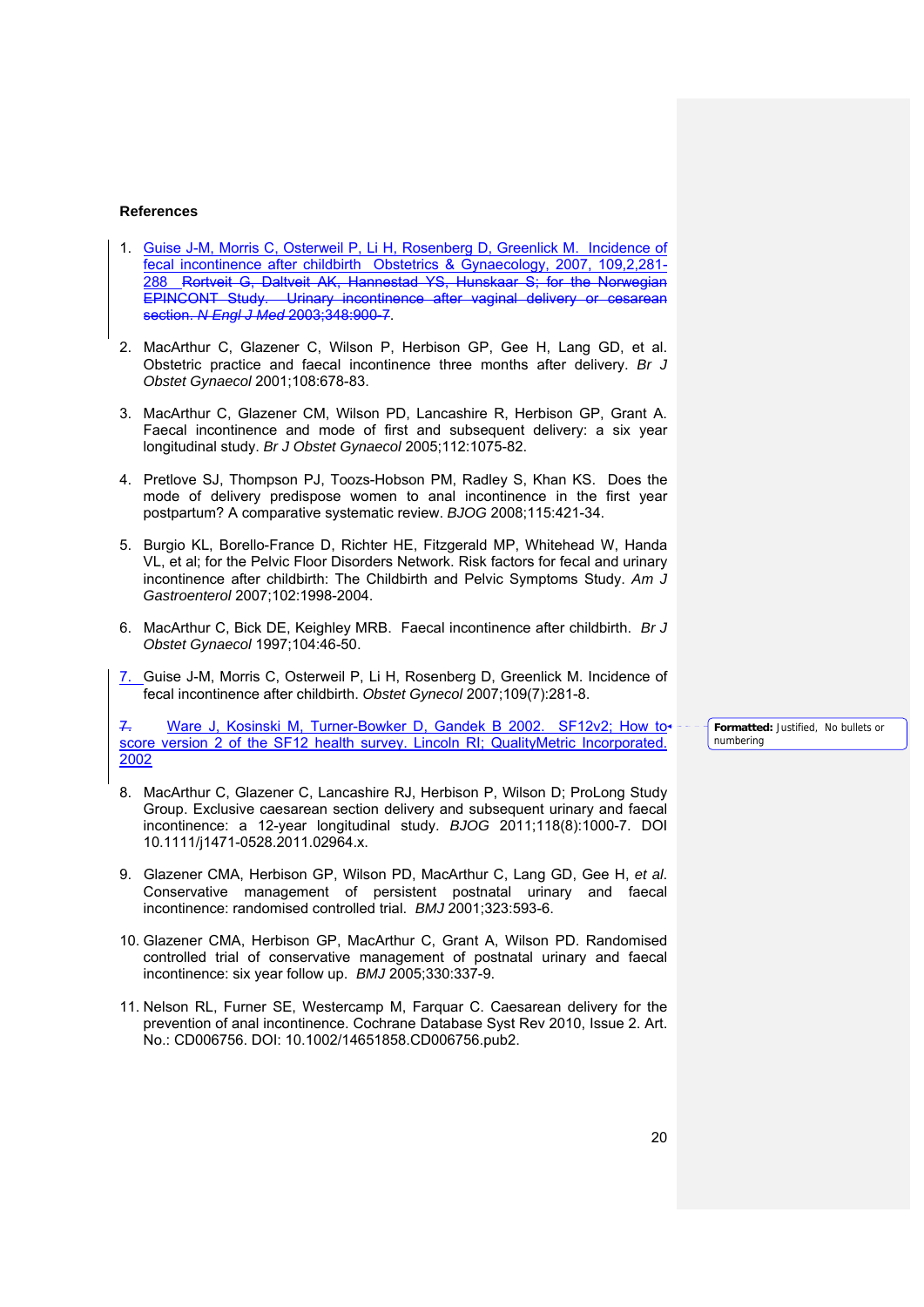- 12. Traude P, L'He' lias LF, Raison-Boulley A-M, Castel C, Pichon C, Bouyer J, et al. Perinatal factors reported by mothers: do they agree with medical records? *Eur J Epidmiol* 2008;23:557-64.
- 13. Cartwright A. Who responds to postal questionnaire? *J Epidemiol Community Health* 1986;3:267-73.
- 14. Dolan LM, Hilton P. Obstetric risk factors and pelvic floor dysfunction 20 years after first delivery. *Int Urogynecol J Pelvic Floor* Dysfunct 2010;2:535-44.
- 15. Lo J, Osterweil P, Li H, Mori T, Eden KB, Guise J-M. Quality of life in women with postpartum anal incontinence. *Obstet Gynecol* 2010;115(4):809-814.
- 16. Handa VL, Zyczynski HM, Burgio KL, Fitzgerald MP, Borello-France D, Janz NK, et al; for the Pelvic Floor Disorder Network. The impact of fecal and urinary incontinence on quality of life 6 months after childbirth. *Am J Obstet Gynecol* 2007;197(6):636.e1-6.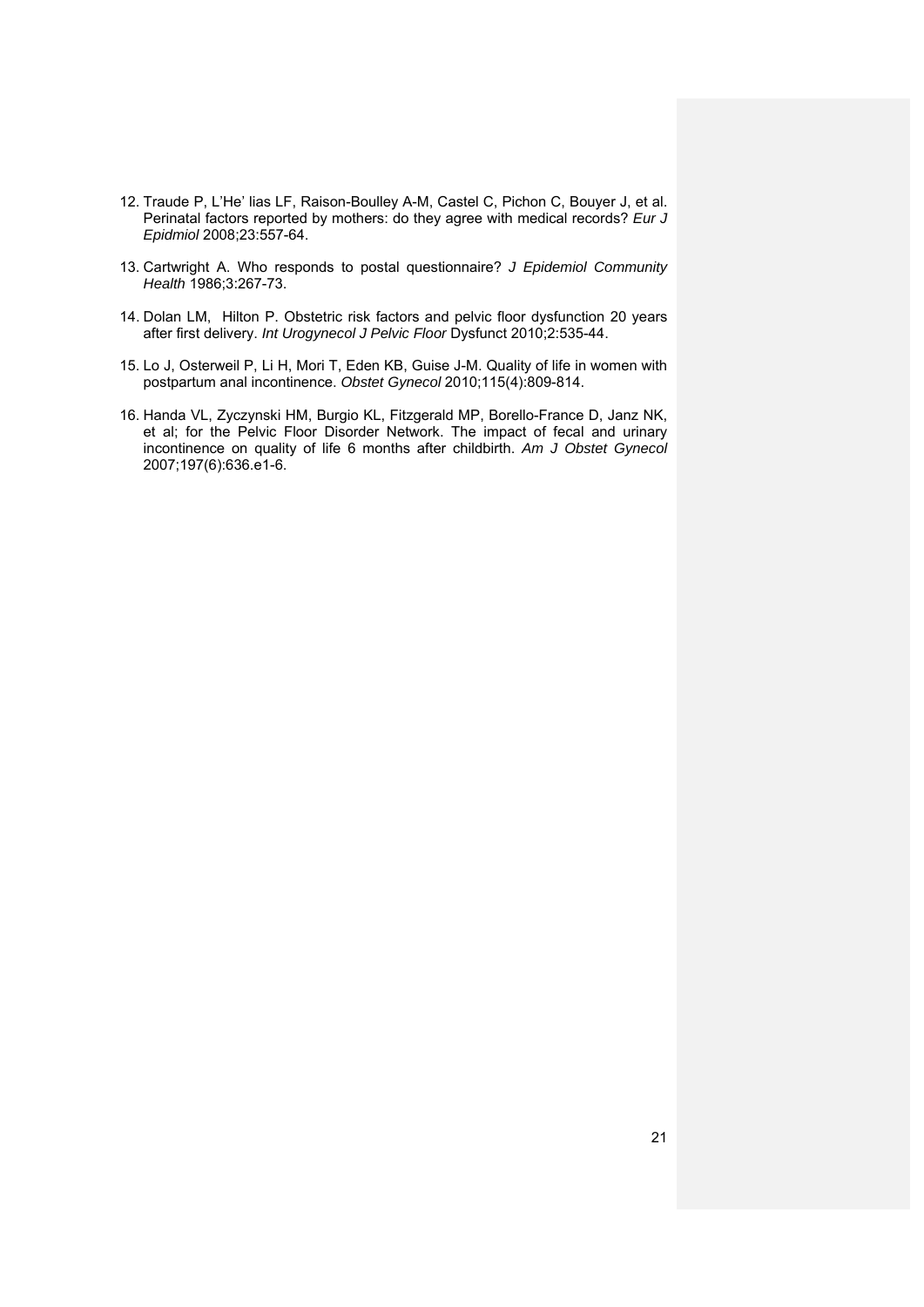|                 |                |                 | <b>Total all women</b> |        | <b>Total</b><br><b>Primips</b> | <b>Index</b> |
|-----------------|----------------|-----------------|------------------------|--------|--------------------------------|--------------|
| 3 months        | 6 years        | 12 years        |                        |        |                                |              |
|                 |                |                 | no.                    | (%)    | no                             | $(\%)$       |
| No              | <b>No</b>      | <b>No</b>       | 2347                   | (62.4) | 1106                           | (62.8)       |
| No              | Yes            | No              | 84                     | (2.2)  | 36                             | (2.0)        |
| No              | --             | No              | 669                    | (17.8) | 325                            | (18.5)       |
| No              | No             | Yes             | 173                    | (4.6)  | 78                             | (4.4)        |
| No              | Yes            | Yes             | 96                     | (2.6)  | 45                             | $(2.6)$ *    |
| No              | --             | Yes             | 87                     | (2.3)  | 32                             | (1.8)        |
| Yes             | No             | No              | 106                    | (2.8)  | 48                             | (2.7)        |
| Yes             | Yes            | No              | 35                     | (0.9)  | 15                             | (0.9)        |
| Yes             | --             | No              | 35                     | (0.9)  | 17                             | (1.0)        |
| Yes             | No             | Yes             | 31                     | (0.8)  | 14                             | $(0.8)$ *    |
| Yes             | Yes            | Yes             | 72                     | (1.9)  | 31                             | $(1.8)$ *    |
| Yes             | --             | Yes             | 28                     | (0.7)  | 13                             | $(0.7)$ *    |
| Total at 3 mths | Total at 6 yrs | Total at 12 yrs | Total at any time      |        | Total at any time              |              |
| All women       | All women      | All women       | All women              |        |                                |              |
| 307/3763        | 287/2944       | 487/3763        | 747/3763               |        |                                |              |
| $(8.2\%)$       | $(9.7\%)$      | $(12.9\%)$      | $(19.9\%)$             |        |                                |              |
| Index primps    | Index primps   | Index primips   |                        |        | Index primips                  |              |
| 138/1760        | 127/1373       | 213/1760        |                        |        | 329/1760                       |              |
| (7.8%)          | $(9.2\%)$      | $(12.1\%)$      |                        |        | (18.7%)                        |              |

**Table 1: Faecal incontinence among all women at each contact among those who replied at 12 years (n=3763) and for primiparae at index delivery (n=1760)** 

-- non-response as not all women replied at 6 years as well as 12 years .

\* Persistent FI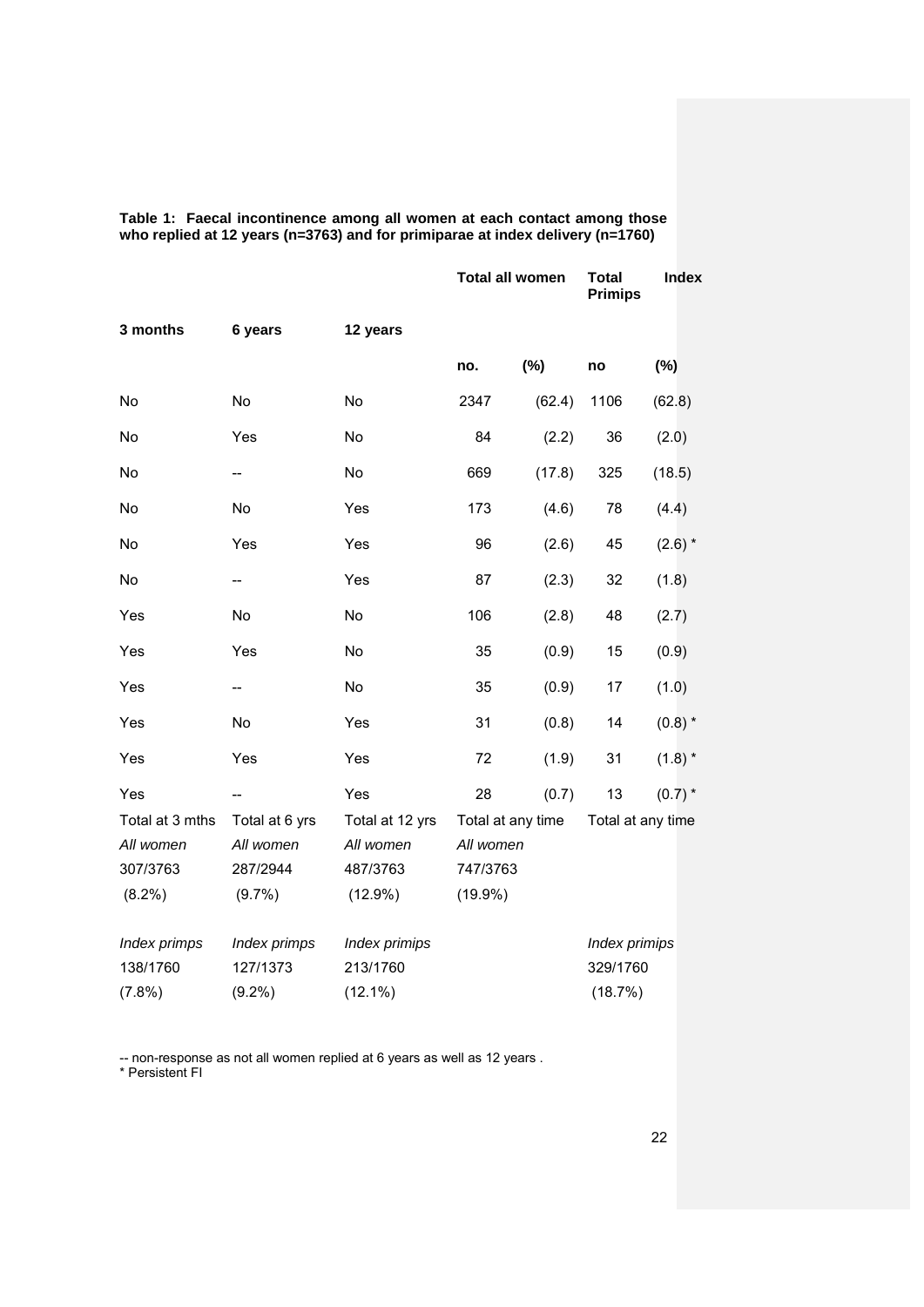|                              | Table 2: Quality of Life - comparison of SF12, MCS and PCS scores for faecal incontinence and flatus incontinence |                                |                                        |                                          |                                         |  |  |  |
|------------------------------|-------------------------------------------------------------------------------------------------------------------|--------------------------------|----------------------------------------|------------------------------------------|-----------------------------------------|--|--|--|
| $E_{\rm I}$                  | <b>Persistent</b>                                                                                                 | <b>Not persistent</b>          | <b>Not persistent</b>                  |                                          |                                         |  |  |  |
|                              |                                                                                                                   |                                | At 12 years<br>not before              | <b>Sometime</b><br>not at 12 years       | <b>None</b>                             |  |  |  |
| n(%)                         | 225(6.1)                                                                                                          | 3463 (93.9)                    | 255(6.9)                               | 257(7.0)                                 | 2951(80.0)                              |  |  |  |
| <b>MCS</b>                   | 42.59                                                                                                             | 47.08                          | 43.38                                  | 44.37                                    | 47.63                                   |  |  |  |
| Diff (95% CI)*<br>$p^*$      |                                                                                                                   | 4.49 (3.10 to 5.87)<br>< 0.001 | $0.79$ (-1.24 to 2.81)<br>0.443        | 1.78 $(-0.14 \text{ to } 3.70)$<br>0.069 | 5.04 (3.59 to 6.50)<br>50.001           |  |  |  |
|                              |                                                                                                                   |                                |                                        |                                          |                                         |  |  |  |
| <b>PCS</b><br>Diff (95% CI)* | 51.27                                                                                                             | 53.98<br>2.71 (1.33 to 4.10)   | 50.94<br>$-0.32$ ( $-2.24$ to $1.59$ ) | 52.54<br>1.27 ( $-0.56$ to 3.09)         | 54.37<br>3.10 (1.72 to 4.49)            |  |  |  |
| $\mathbf{p}^*$               |                                                                                                                   | < 0.001                        | 0.739                                  | 0.172                                    | < 0.001                                 |  |  |  |
| <b>Flatus incontinence+</b>  |                                                                                                                   |                                |                                        |                                          |                                         |  |  |  |
| n(%)                         | 575(16.6)                                                                                                         | 2888 (83.4)                    | 415 (12.0)                             | 692(20.0)                                | 1781(51.4)                              |  |  |  |
| <b>MCS</b>                   | 44.75                                                                                                             | 47.54                          | 44.43                                  | 46.62                                    | 48.63                                   |  |  |  |
| Diff (95% CI)*<br>$p^*$      |                                                                                                                   | 2.79 (1.84 to 3.75)<br>50.001  | $-0.32$ ( $-1.72$ to $1.08$ )<br>0.655 | 1.87 $(0.71 \text{ to } 3.03)$<br>0.002  | 3.88 (2.89 to 4.86)<br>50.001           |  |  |  |
|                              |                                                                                                                   |                                |                                        |                                          |                                         |  |  |  |
| <b>PCS</b>                   | 53.18                                                                                                             | 54.14                          | 52.82                                  | 53.95                                    | 54.53<br>1.35 $(0.53 \text{ to } 2.16)$ |  |  |  |
| Diff (95% CI)*<br>$p^*$      |                                                                                                                   | $0.96$ (0.17 to 1.75)<br>0.017 | $-0.36$ ( $-1.52$ to $0.81$ )<br>0.548 | 0.77 (-0.19 to 1.73)<br>0.117            | 0.001                                   |  |  |  |
|                              |                                                                                                                   |                                |                                        |                                          |                                         |  |  |  |

\* Comparison of Persistent FI by FI status + After removing Persistent FI cases

23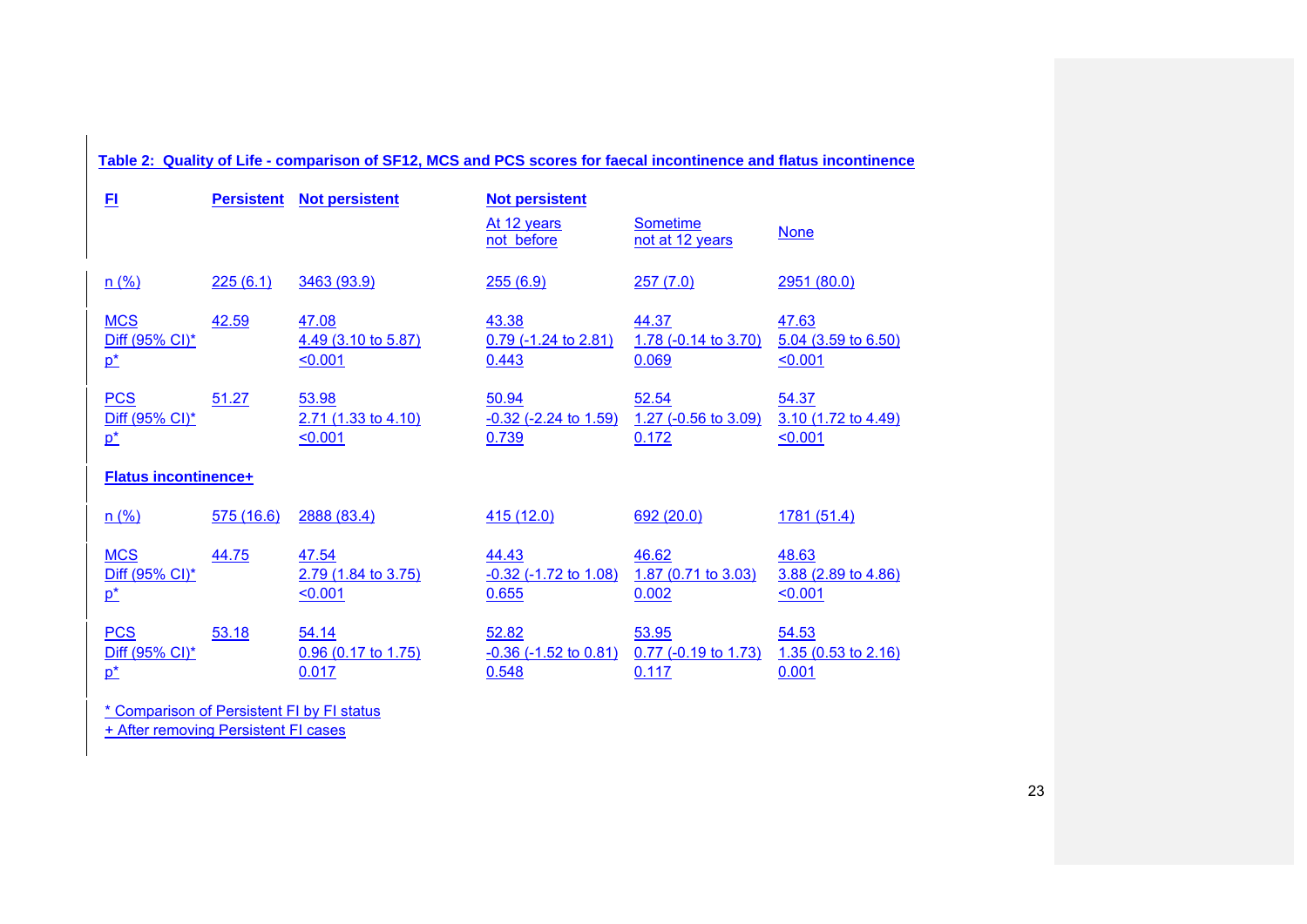| FI                                    |            | Persistent Not persistent                     | <b>Not persistent</b>                       |                                               |                                               |
|---------------------------------------|------------|-----------------------------------------------|---------------------------------------------|-----------------------------------------------|-----------------------------------------------|
|                                       |            |                                               | At 12 years<br>not before                   | Sometime<br>not at 12 years                   | None                                          |
| $n$ (%)                               | 225(6.1)   | 3463 (93.9)                                   | 255(6.9)                                    | 257(7.0)                                      | 2951 (80.0)                                   |
| <b>MCS</b><br>Diff (95% CI)*<br>$p^*$ | 42.6       | 47.1<br>$4.5(3.1 \text{ to } 5.9)$<br>< 0.001 | 43.4<br>$0.7$ (-1.2 to 2.8)<br>0.443        | 44.4<br>1.8 $(-0.1 \text{ to } 3.7)$<br>0.069 | 47.6<br>$5.0$ (3.6 to 6.5)<br>< 0.001         |
| <b>PCS</b><br>Diff (95% CI)*<br>$p^*$ | 51.3       | 54.0<br>$2.7(1.3 \text{ to } 4.1)$<br>< 0.001 | 50.9<br>$-0.3$ ( $-2.2$ to 1.6)<br>0.739    | 52.5<br>1.3 ( $-0.6$ to 3.1)<br>0.172         | 54.4<br>$3.1$ (1.7 to 4.5)<br>< 0.001         |
| <b>Flatus incontinence+</b>           |            |                                               |                                             |                                               |                                               |
| $n$ (%)                               | 575 (16.6) | 2888 (83.4)                                   | 415 (12.0)                                  | 692 (20.0)                                    | 1781 (51.4)                                   |
| <b>MCS</b><br>Diff (95% CI)*<br>$p^*$ | 44.8       | 47.5<br>2.8 (1.8 to 3.7)<br>< 0.001           | 44.4<br>$-0.3$ ( $-1.7$ to $1.1$ )<br>0.655 | 46.6<br>1.9 (0.7 to 3.0)<br>0.002             | 48.6<br>$3.9(2.9 \text{ to } 4.9)$<br>< 0.001 |
| <b>PCS</b><br>Diff (95% CI)*<br>$p^*$ | 53.2       | 54.1<br>1.0 $(0.2 \text{ to } 1.8)$<br>0.017  | 52.8<br>$-0.4$ ( $-1.5$ to 0.8)<br>0.548    | 53.9<br>$0.8$ (-0.2 to 1.7)<br>0.117          | 54.5<br>1.3 $(0.5 \text{ to } 2.2)$<br>0.001  |

**Table 2: Quality of Life - comparison of SF12, MCS and PCS scores for faecal incontinence and flatus incontinence** 

\* Comparison of Persistent FI by FI status

+ After removing Persistent FI cases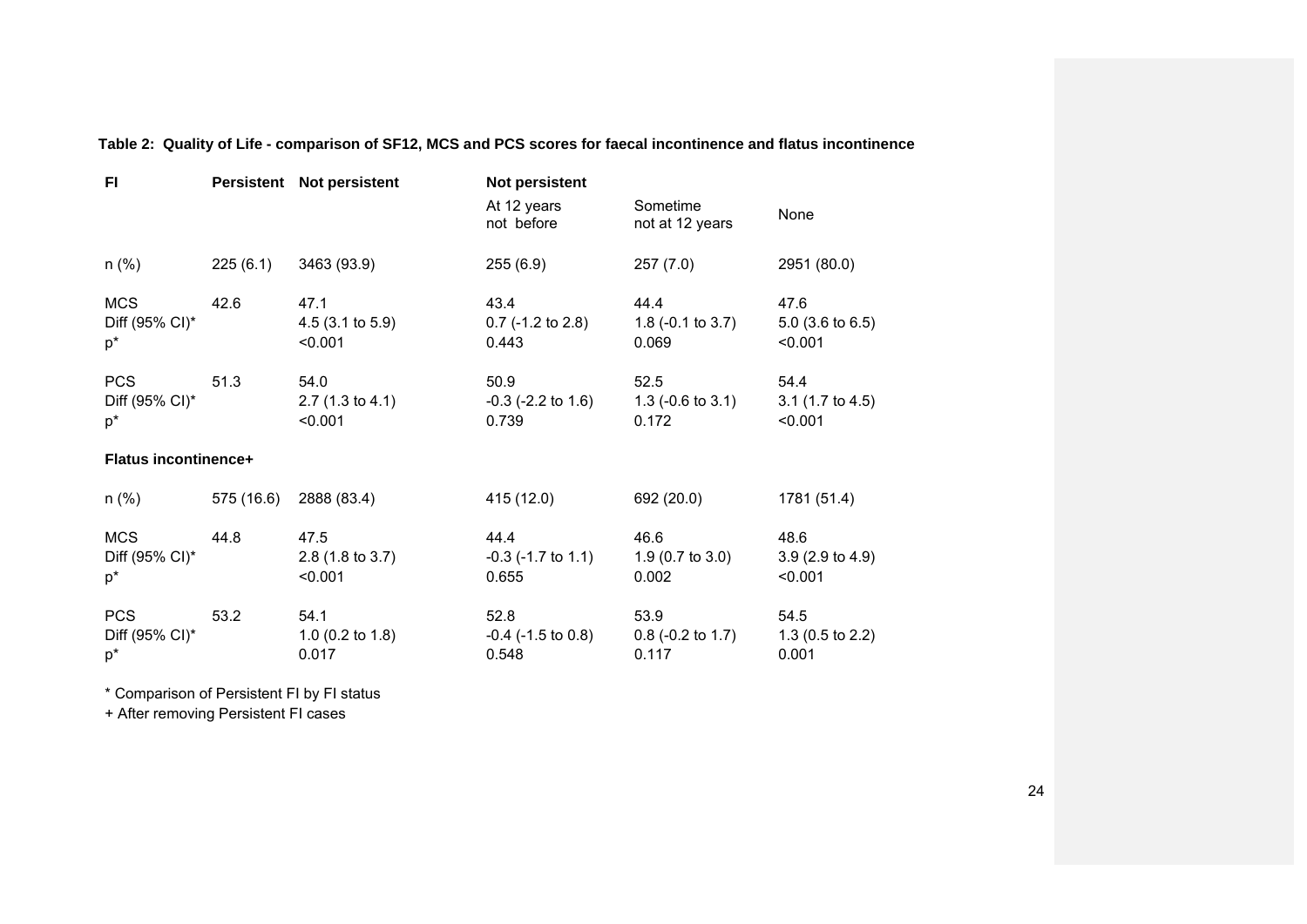| Variable                     | <b>Total</b> | <b>Unadjusted</b><br>persistent FI<br>no. % | <b>Adjusted</b><br><b>OR</b> | (95% CI)                  | p       |
|------------------------------|--------------|---------------------------------------------|------------------------------|---------------------------|---------|
| Delivery mode history        |              |                                             |                              |                           |         |
| Only SVD                     | 1858         | 85 (4.6)                                    | Reference                    |                           |         |
| Only CS <sup>*</sup>         | 403          | 18(4.5)                                     | 0.93                         | $(0.54 \text{ to } 1.58)$ | 0.777   |
| Any forceps                  | 956          | 89 (9.3)                                    | 2.08                         | $(1.53 \text{ to } 2.85)$ | < 0.001 |
| Any vacuum<br>no forceps     | 248          | 14(5.6)                                     | 1.22                         | $(0.68 \text{ to } 2.19)$ | 0.509   |
| $SVD + CS$                   | 294          | 21(7.1)                                     | 1.46                         | $(0.89 \text{ to } 2.40)$ | 0.139   |
| Age at 1 <sup>st</sup> birth |              |                                             |                              |                           |         |
| $\leq 24$                    | 1274         | 75 (5.9)                                    | Reference                    |                           |         |
| 25-29                        | 1493         | 82 (5.5)                                    | 1.01                         | $(0.72 \text{ to } 1.42)$ | 0.962   |
| 30-34                        | 788          | 56 $(7.1)$                                  | 1.48                         | (1.00 to 2.18)            | 0.050   |
| $35 \geq$                    | 204          | 14 (6.9)                                    | 1.48                         | $(0.79 \text{ to } 2.76)$ | 0.223   |
| <b>Number of births</b>      |              |                                             |                              |                           |         |
| One                          | 411          | 17(4.1)                                     | Reference                    |                           |         |
| Two                          | 1836         | 110(6.0)                                    | 1.50                         | $(0.88 \text{ to } 2.57)$ | 0.135   |
| <b>Three</b>                 | 1015         | 65 (6.4)                                    | 1.67                         | $(0.94 \text{ to } 2.95)$ | 0.080   |
| Four or more                 | 497          | 35(7.0)                                     | 1.67                         | $(0.88 \text{ to } 3.18)$ | 0.119   |
| <b>BMI at 12 yrs</b>         |              |                                             |                              |                           |         |
| Underweight                  | 61           | 5(8.2)                                      | 1.71                         | $(0.66 \text{ to } 4.40)$ | 0.267   |
| Normal                       | 1786         | 97(5.4)                                     | Reference                    |                           |         |
| Overweight                   | 1020         | 61(6.0)                                     | 1.11                         | $(0.80 \text{ to } 1.56)$ | 0.525   |
| Obese                        | 643          | 51(7.9)                                     | 1.52                         | $(1.06 \text{ to } 2.17)$ | 0.023   |
| <b>NK</b>                    | 249          | 13(5.2)                                     | 0.95                         | $(0.52 \text{ to } 1.72)$ | 0.852   |
| <b>Asian ethnicity</b>       |              |                                             |                              |                           |         |
| No                           | 3598         | 209(5.8)                                    | Reference                    |                           |         |
| Yes                          | 161          | 18 (11.2)                                   | 2.06                         | $(1.20 \text{ to } 3.53)$ | 0.008   |

# **Table 3: Logistic regression of persistent FI and delivery mode history**

Total n=3759: 4 cases excluded from analysis due to missing delivery history data

\*Only CS sub-divisions: only pre-labour 7/124; only post labour 2/109; only pre/post labour 9/170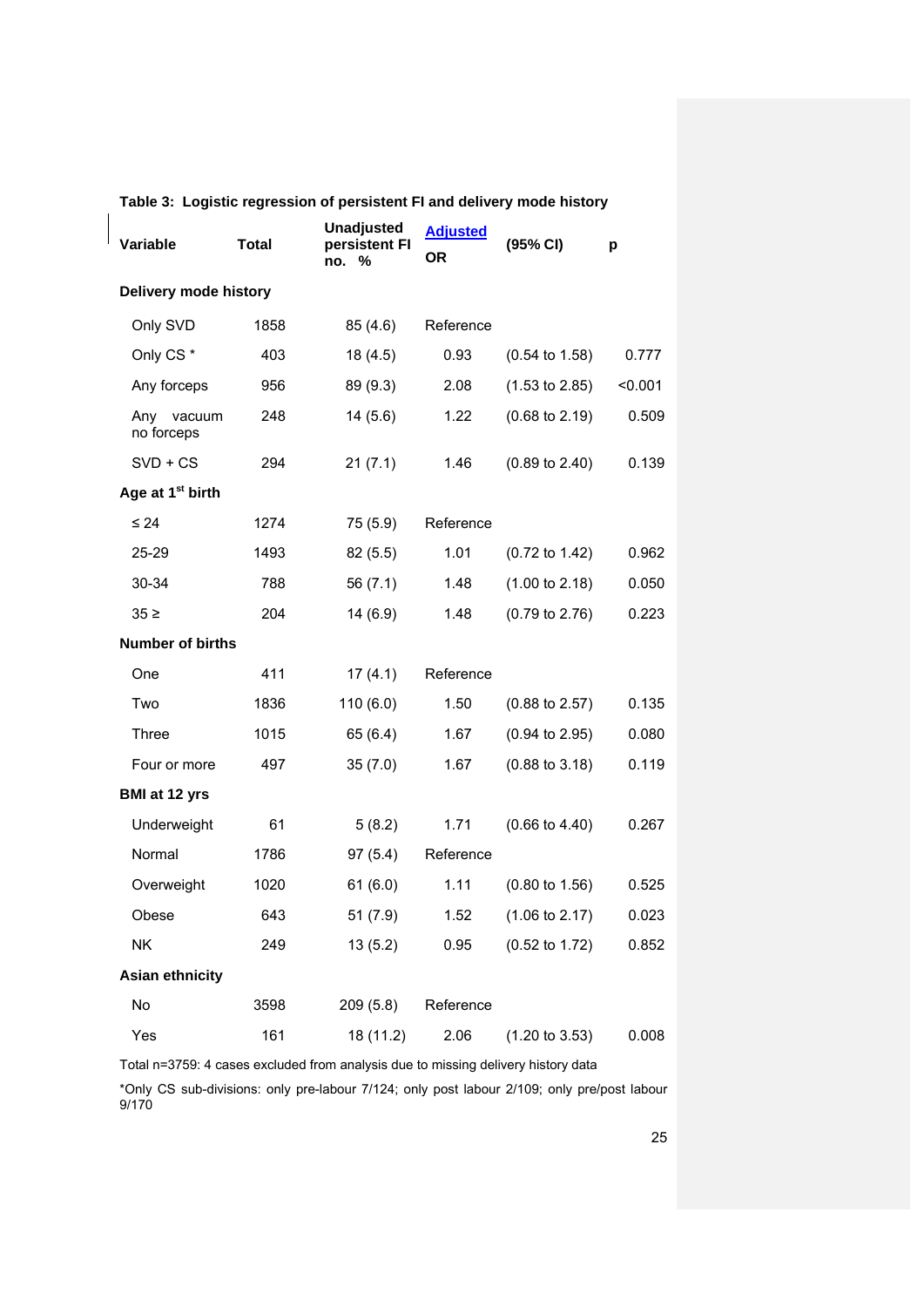| Variable                     | <b>Total</b> | <b>Unadjusted</b><br>persistent<br>FI no. % | <b>Adjusted</b><br><b>OR</b> | (95% CI)                   | р       |
|------------------------------|--------------|---------------------------------------------|------------------------------|----------------------------|---------|
| Delivery mode history        |              |                                             |                              |                            |         |
| Only SVD                     | 843          | 34(4.0)                                     | Reference                    |                            |         |
| Only CS                      | 244          | 9(3.7)                                      | 0.75                         | $(0.35 \text{ to } 1.62)$  | 0.463   |
| Any forceps                  | 395          | 41 (10.4)                                   | 2.65                         | $(1.64 \text{ to } 4.28)$  | < 0.001 |
| Any vacuum<br>no forceps     | 171          | 12(7.0)                                     | 1.78                         | $(0.89 \text{ to } 3.55)$  | 0.101   |
| $SVD + CS$                   | 106          | 7(6.6)                                      | 1.45                         | $(0.61 \text{ to } 3.43)$  | 0.403   |
| Age at 1 <sup>st</sup> birth |              |                                             |                              |                            |         |
| $\leq 24$                    | 487          | 22(4.5)                                     | Reference                    |                            |         |
| $25 - 29$                    | 669          | 34(5.1)                                     | 1.22                         | $(0.68 \text{ to } 2.17)$  | 0.505   |
| 30-34                        | 462          | 35(7.6)                                     | 2.08                         | $(1.15 \text{ to } 3.75)$  | 0.015   |
| $35 \geq$                    | 141          | 12(8.5)                                     | 2.42                         | $(1.10 \text{ to } 5.30)$  | 0.027   |
| <b>Number of births</b>      |              |                                             |                              |                            |         |
| One                          | 401          | 17 (4.2)                                    | Reference                    |                            |         |
| Two                          | 928          | 61(6.6)                                     | 1.68                         | $(0.94 \text{ to } 3.00)$  | 0.078   |
| Three                        | 337          | 21(6.2)                                     | 1.57                         | $(0.78 \text{ to } 3.15)$  | 0.205   |
| Four or more                 | 93           | 4(4.3)                                      | 0.78                         | $(0.23 \text{ to } 2.66)$  | 0.695   |
| <b>BMI at 12 yrs</b>         |              |                                             |                              |                            |         |
| Underweight                  | 29           | 3(10.3)                                     | 2.28                         | $(0.63 \text{ to } 8.26)$  | 0.209   |
| Normal                       | 835          | 42 (5.0)                                    | Reference                    |                            |         |
| Overweight                   | 480          | 34(7.1)                                     | 1.62                         | $(1.00 \text{ to } 2.62)$  | 0.051   |
| Obese                        | 308          | 19 (6.2)                                    | 1.35                         | $(0.76 \text{ to } 2.40)$  | 0.301   |
| NK                           | 107          | 5(4.7)                                      | 0.81                         | $(0.31$ to $2.16)$         | 0.680   |
| <b>Asian ethnicity</b>       |              |                                             |                              |                            |         |
| No                           | 1692         | 93(5.5)                                     | Reference                    |                            |         |
| Yes                          | 67           | 10 (14.9)                                   | 4.59                         | $(2.08 \text{ to } 10.13)$ | < 0.001 |

**Table 4 Logistic regression persistent FI and delivery mode history among index primiparae (n=1759)**

Total n=1759: 1 case excluded from analysis due to missing delivery history data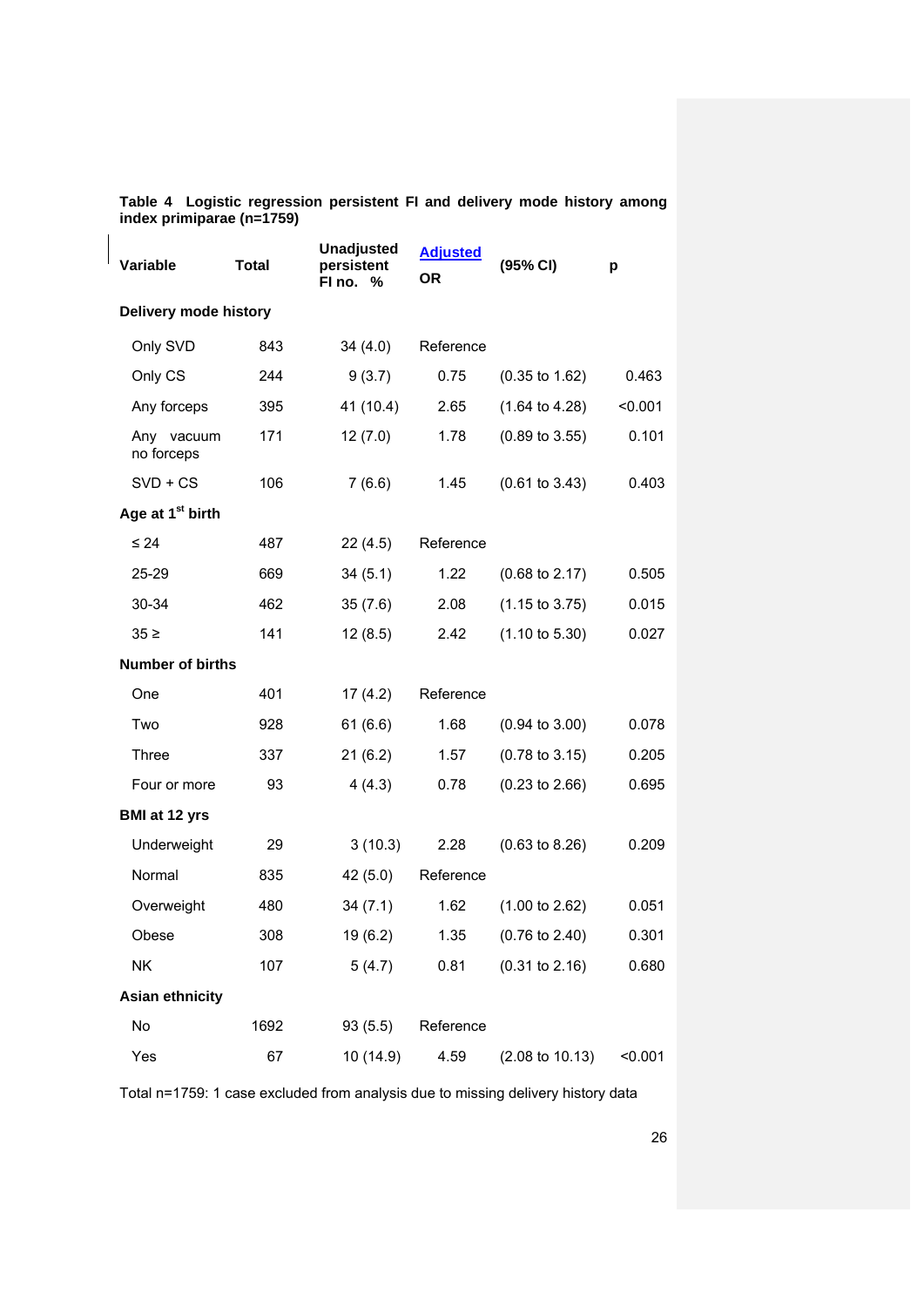|                                                     |                                                    |                                                         | <b>Total all women</b>                                    |        | <b>Total</b><br><b>Primips</b>          |           | Index |
|-----------------------------------------------------|----------------------------------------------------|---------------------------------------------------------|-----------------------------------------------------------|--------|-----------------------------------------|-----------|-------|
| 3 months                                            | 6 years                                            | 12 years                                                |                                                           |        |                                         |           |       |
|                                                     |                                                    |                                                         | no.                                                       | (%)    | no                                      | (%)       |       |
| No                                                  | No                                                 | No                                                      | 1395                                                      | (37.1) | 662                                     | (37.6)    |       |
| No                                                  | Yes                                                | No                                                      | 251                                                       | (6.7)  | 108                                     | (6.1)     |       |
| No                                                  | --                                                 | <b>No</b>                                               | 451                                                       | (12.0) | 208                                     | (11.8)    |       |
| No                                                  | No                                                 | Yes                                                     | 295                                                       | (7.8)  | 153                                     | (8.7)     |       |
| No                                                  | Yes                                                | Yes                                                     | 224                                                       | (6.0)  | 96                                      | $(5.5)$ * |       |
| No                                                  | --                                                 | Yes                                                     | 159                                                       | (4.2)  | 78                                      | (4.4)     |       |
| Yes                                                 | <b>No</b>                                          | <b>No</b>                                               | 211                                                       | (5.6)  | 96                                      | (5.5)     |       |
| Yes                                                 | Yes                                                | No                                                      | 178                                                       | (4.7)  | 81                                      | (4.6)     |       |
| Yes                                                 | --                                                 | No                                                      | 114                                                       | (3.0)  | 54                                      | (3.1)     |       |
| Yes                                                 | No                                                 | Yes                                                     | 111                                                       | (2.9)  | 43                                      | $(2.4)$ * |       |
| Yes                                                 | Yes                                                | Yes                                                     | 279                                                       | (7.4)  | 134                                     | $(7.6)$ * |       |
| Yes                                                 |                                                    | Yes                                                     | 95                                                        | (2.5)  | 47                                      | $(2.7)$ * |       |
| Total at 3 mths<br>All women<br>988/3763<br>(26.3%) | Total at 6 yrs<br>All women<br>932/2944<br>(31.7%) | Total at 12 yrs<br>All women<br>1163/3763<br>$(30.9\%)$ | Total at any time<br>All women<br>1917/3763<br>$(50.9\%)$ |        | Total at any time                       |           |       |
| Index primps<br>455/1760<br>$(25.9\%)$              | Index primps<br>419/1373<br>$(30.5\%)$             | Index primips<br>551/1760<br>(31.3%)                    |                                                           |        | Index primips<br>890/1760<br>$(50.6\%)$ |           |       |

**Table 5: Flatus incontinence among all women at each contact among those who replied at 12 years (n=3763) and for primiparae at index delivery (n=1760)** 

-- non-response as not all women replied at 6 years as well as 12 years

\* persistent flatus incontinence